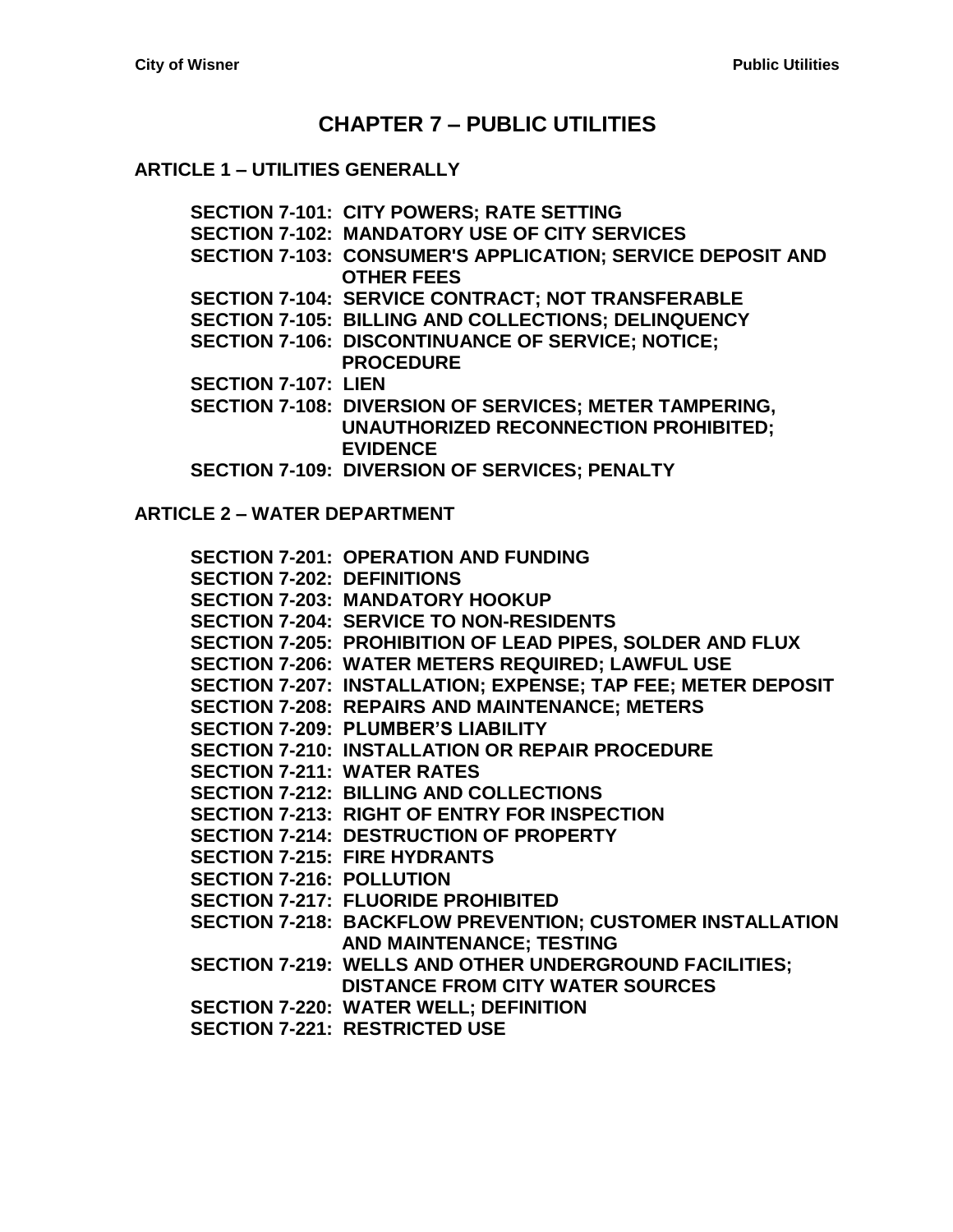#### **ARTICLE 3 – [SEWER DEPARTMENT](#page-18-0)**

**[SECTION 7-301: OPERATION AND FUNDING](#page-18-1) [SECTION 7-302: DEFINITIONS](#page-18-2) [SECTION 7-303: UNLAWFUL DEPOSITS AND DISCHARGES;](#page-19-0)  [PROHIBITED FACILITIES](#page-19-0) [SECTION 7-304: MANDATORY HOOKUP](#page-20-0) [SECTION 7-305: SERVICE TO NON-RESIDENTS](#page-20-1) [SECTION 7-306: INSTALLATION EXPENSE; TAP FEE](#page-20-2) [SECTION 7-307: REPAIRS AND MAINTENANCE](#page-22-0) [SECTION 7-308: PLUMBER'S LIABILITY](#page-22-1) [SECTION 7-309: INSTALLATION OR REPAIR; PROCEDURE,](#page-22-2) MATERIALS [SECTION 7-310: INSTALLATION; USE OF EXISTING SEWERS](#page-23-0) [SECTION 7-311: INSTALLATION; INDEPENDENT CONNECTION](#page-23-1) [SECTION 7-312: INSTALLATION; UNLAWFUL CONNECTION;](#page-23-2) POLLUTED [DRAINAGE](#page-23-2) [SECTION 7-313: SEWER RATES](#page-23-3) [SECTION 7-314: BILLING AND COLLECTIONS](#page-23-4) [SECTION 7-315: MANHOLES](#page-23-5) [SECTION 7-316: DESTRUCTION OF](#page-24-0) PROPERTY**

**ARTICLE 4 – [ELECTRIC SYSTEM](#page-26-0)**

**[SECTION 7-401: OPERATION AND FUNDING](#page-26-1) [SECTION 7-402: LICENSED ELECTRICIAN](#page-26-2) [SECTION 7-403: INSTALLATION EXPENSE](#page-26-3) [SECTION 7-404: REPAIRS AND MAINTENANCE](#page-26-4) [SECTION 7-405: ELECTRICITY RATES](#page-27-0) [SECTION 7-406: BILLING AND COLLECTIONS](#page-27-1) [SECTION 7-407: RESTRICTED USE](#page-27-2) [SECTION 7-408: BUILDING MOVING](#page-28-0) [SECTION 7-409: METER TESTING](#page-28-1) [SECTION 7-410: TRIMMING TREES](#page-28-2) [SECTION 7-411: DESTRUCTION OF](#page-28-3) PROPERTY**

**ARTICLE 5 – [NATURAL GAS SYSTEM](#page-30-0)**

**[SECTION 7-501: OPERATION AND FUNDING](#page-30-1) [SECTION 7-502: RATES](#page-30-2) [SECTION 7-503: BILLING AND COLLECTIONS](#page-31-0)**

**ARTICLE 6 – [SOLID WASTE DISPOSAL](#page-32-0) AREA**

**[SECTION 7-601: DEFINITIONS](#page-32-1) [SECTION 7-602: REGULATION](#page-32-2) [SECTION 7-603: LIABILITY; PROOF OF PROPER DISPOSAL](#page-32-3)**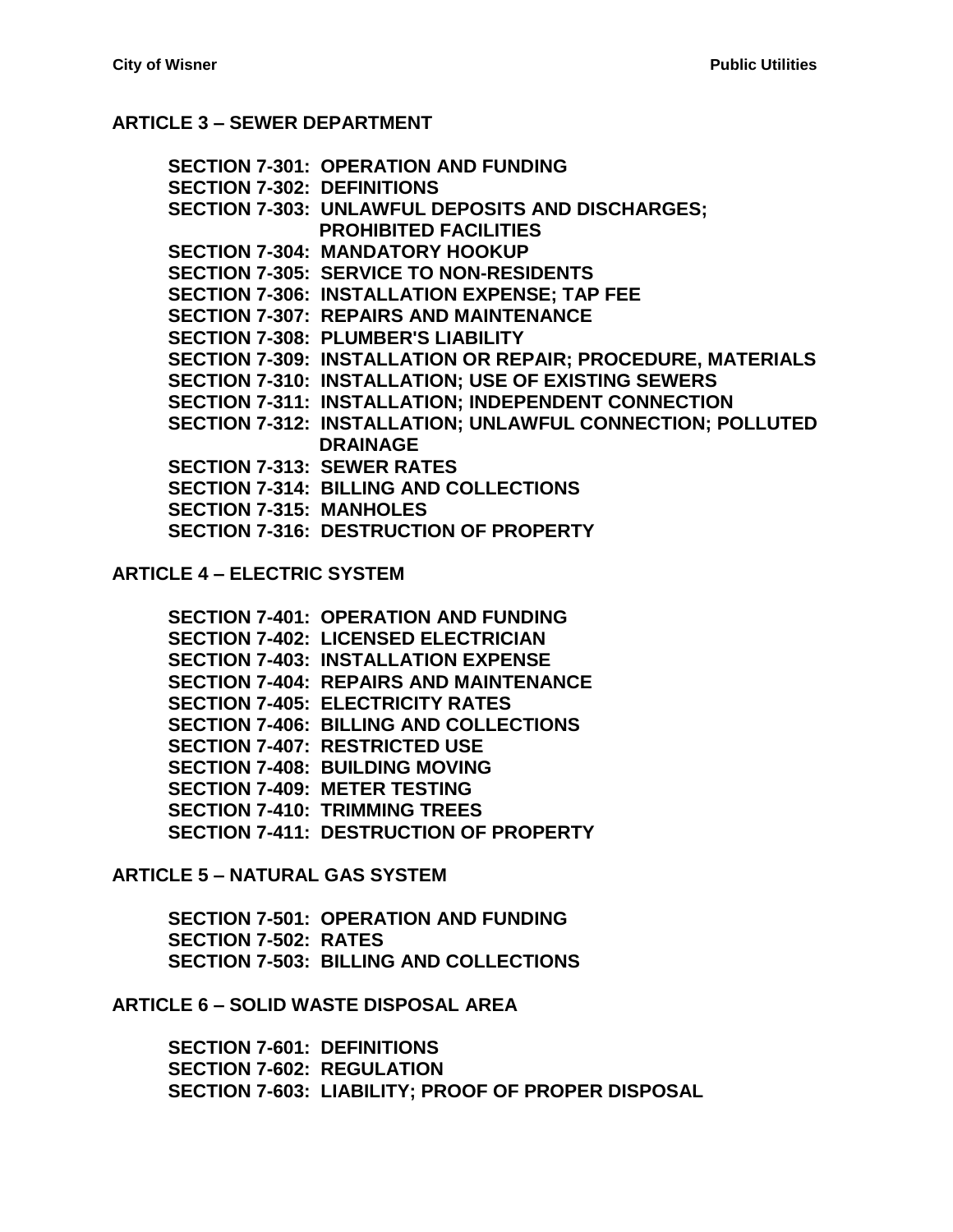**[SECTION 7-604: OPERATION; FEES](#page-32-4) [SECTION 7-605: OTHER FEES AND](#page-33-0) CHARGES [SECTION 7-606: PROHIBITED ITEMS](#page-33-1) [SECTION 7-607: ACCESS LIMITED](#page-34-0) [SECTION 7-608: REMOVAL PROHIBITED; EXCEPTION](#page-34-1) [SECTION 7-609: HOURS](#page-34-2) [SECTION 7-610: CHARGE FOR OPENING](#page-35-0)**

**ARTICLE 7 – [PENAL PROVISION](#page-36-0)**

**[SECTION 7-701: VIOLATION; PENALTY](#page-36-1)**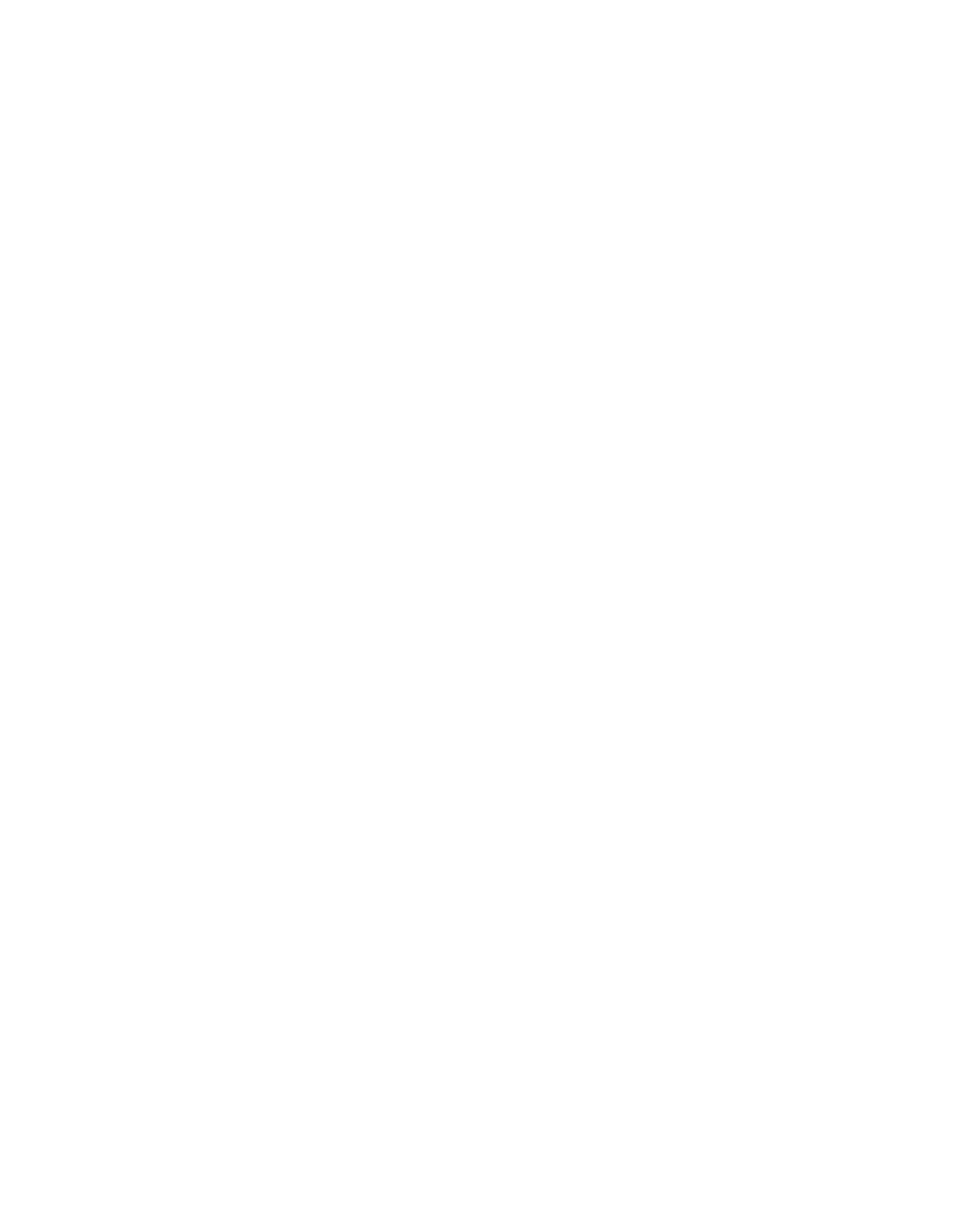# **CHAPTER 7 – PUBLIC UTILITIES**

# **Article 1 – Utilities Generally**

### <span id="page-4-2"></span><span id="page-4-1"></span><span id="page-4-0"></span>**SECTION 7-101: CITY POWERS; RATE SETTING**

The city currently owns and operates a water supply and distribution system, a sanitary sewer disposal and treatment system, an electricity distribution system, and a natural gas distribution system. The city has the right and power to tax assets and collect from its residents payment for use of the utilities supplied to them. The City Council is authorized to establish by ordinance such rates for water, sewer, electrical, and natural gas service as may be deemed fair and reasonable. All such rates, taxes, or rent shall be a lien upon the premises or real estate for which the same is used or supplied and such rates, taxes, or rent shall be paid and collected and such lien enforced in such manner as the council shall by ordinance direct and provide. All such rates, taxes, or rent shall be on file in the office of the city clerk for public inspection. (Neb. Rev. Stat. §§17-538, 17-542)

## <span id="page-4-3"></span>**SECTION 7-102: MANDATORY USE OF CITY SERVICES**

All residents of the city shall be required to subscribe to city utility services, which shall include those that may be supplied by a non-municipal provider. Said residents shall be subject to the assessment and payment of charges for such utility services as set from time to time by the City Council.

#### <span id="page-4-4"></span>**SECTION 7-103: CONSUMER'S APPLICATION; SERVICE DEPOSIT AND OTHER FEES**

A. Every person or persons desiring utility services must make application therefor to the city clerk, who shall require the applicant to make a service deposit, tap fees and, if necessary, meter deposit fees in such amounts as set by resolution by the City Council and kept on file at the city office. The deposit required for utility services shall be promptly paid upon demand by all utility customers. From the said deposit shall be deducted all delinquent charges. The deposit shall be collected by the city clerk and immediately turned over to the city treasurer, who shall keep the said fees in a trust fund for the customers of the utility systems. Said fund shall be put out at interest separate and apart from other funds. Interest arising therefrom shall be expended solely for the repair of equipment and property of the utility systems.

B. The application shall be supplemented by any plans, specifications, or other information considered pertinent in the judgment of the city clerk. Utility services shall not be supplied to any house or private service pipe except upon the order of the utilities superintendent.

C. No applicant for the services of a public or private utility company furnishing utilities in this city shall be denied service because of unpaid bills for similar service which are not collectible at law because of statutes of limitations or discharge in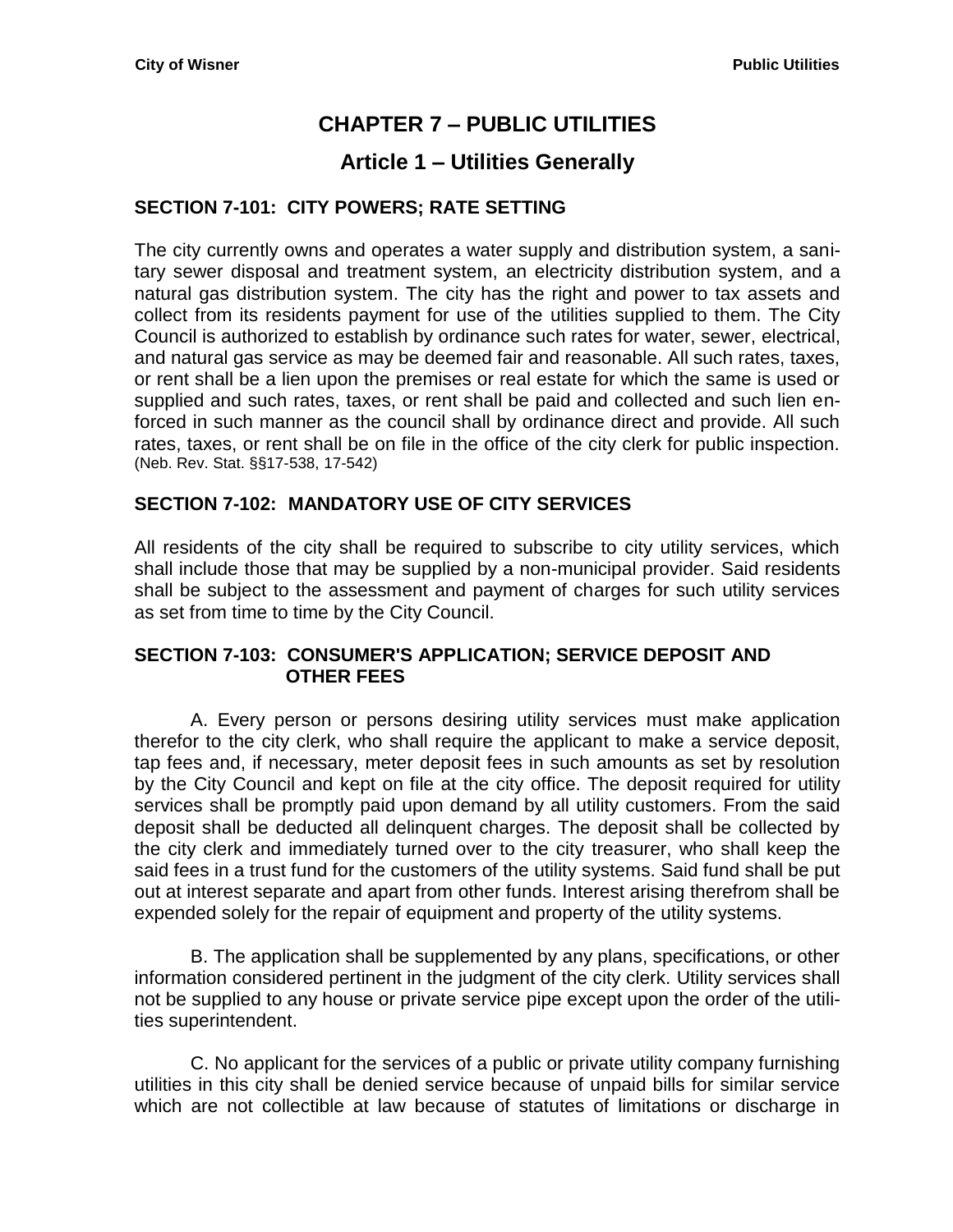bankruptcy proceedings.

(Neb. Rev. Stat. §§17-537, 17-925.02, 19-2701, 70-1601) (Ord. No. 2000-907, 12/21/00)

## <span id="page-5-0"></span>**SECTION 7-104: SERVICE CONTRACT; NOT TRANSFERABLE**

A. The city through its utility departments shall furnish utility services to persons whose premises abut on any appurtenance of the distribution system and may furnish service to such other persons within or without its corporate limits as and when, according to law, the City Council may see fit to do so. The rules, regulations, and rates set forth in this chapter shall be considered a part of every application hereafter made for utility services and shall be considered a part of the contract between the city and every consumer now or hereafter served.

B. The making of application on the part of any applicant for the use of utilities by a new consumer thereof and the furnishing of water, sewer, electricity, and natural gas service to said consumer shall constitute a contract between the consumer and the city, to which said contract both parties are bound. A meter shall always be attached to the water service of such contract consumer.

C. If the consumer shall violate any of the provisions of said contract or any reasonable rules and regulations that the City Council may hereafter adopt, the utilities superintendent may cut off or disconnect the utility services from the building or premises of such violation. No further connections for service to said building or premises shall again be made save or except by order of said superintendent.

D. Contracts for utility services are not transferable. Any person wishing to change from one location to another shall make a new application and sign a new contract. If any consumer shall sell, dispose of, or move from the premises where service is furnished or if the said premises are destroyed by fire or other casualty, he or she shall at once inform the city clerk, who shall cause the utility services to be shut off at the said premises. If the consumer should fail to give such notice, he or she shall be charged for utilities monthly until the city is otherwise advised of such circumstances.

(Neb. Rev. Stat. §§17-537) 17-902, 19-1404

#### <span id="page-5-1"></span>**SECTION 7-105: BILLING AND COLLECTIONS; DELINQUENCY**

A. All meters of consumers shall be read by the utilities superintendent or his agent monthly, preceding the billing date. It shall be the duty of the clerk to compute or cause to be computed a joint bill monthly according to the appropriate provisions of this code. Utility bills shall be joint, monthly bills for all utilities including water, sewer, electricity, natural gas, and trash disposal and shall be due and payable on the 1st day of each month at the office of the city clerk. It shall be the duty of all utilities customers to cause their payments to be mailed or to present themselves at the office of the city clerk and pay their bills for all utility charges. Bills shall be deemed delinquent if not paid by the 10th day of the month in which they are due and shall be assessed a late fee of 10%.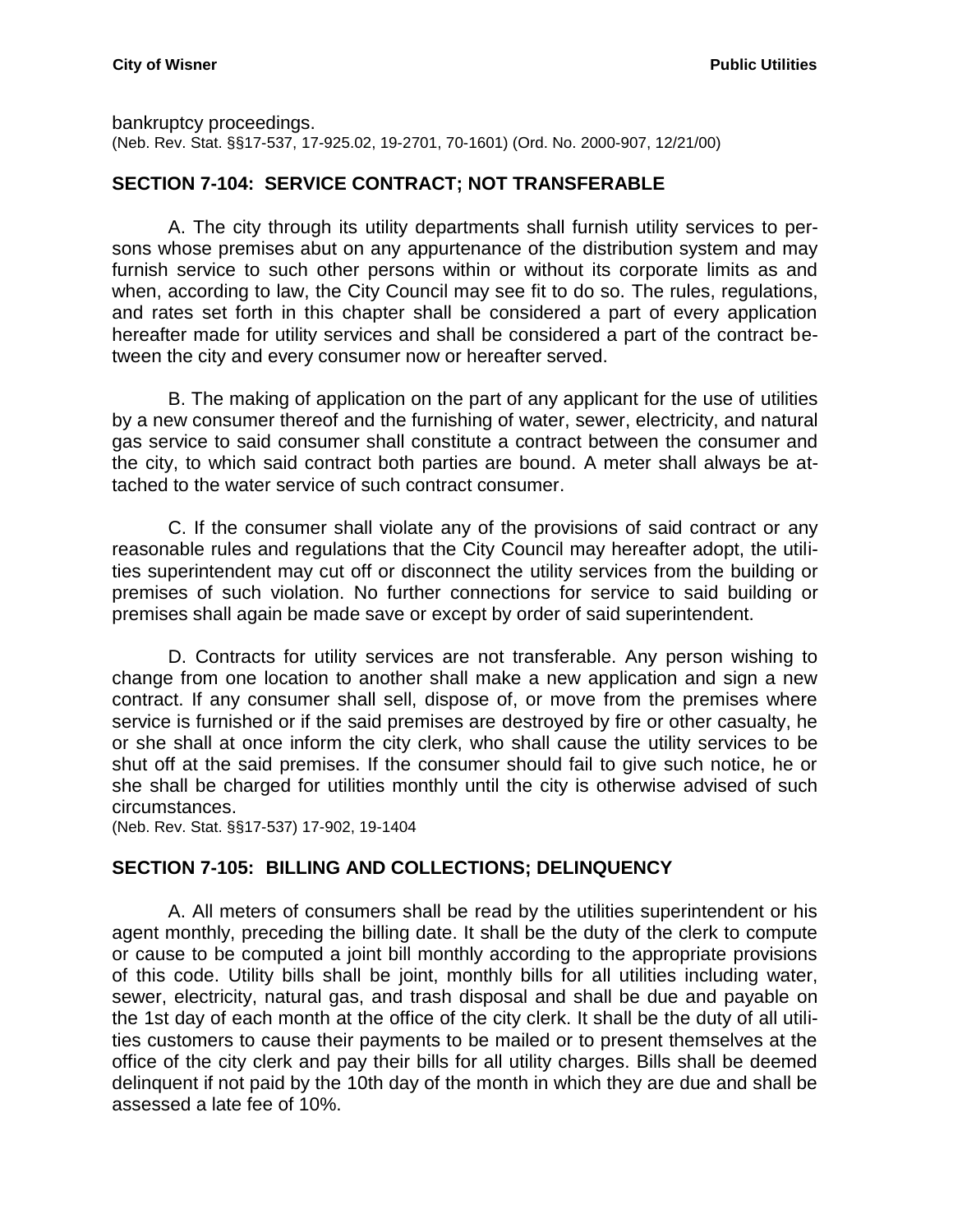B. Upon being deemed to be delinquent, as herein defined, the city clerk shall give a written notice to the customer of such delinquency and shall demand payment immediately. Any customer who fails to pay his or her bill after receiving such demand shall be subject to discontinuance of any or all utility services as provided in Section 7-106. The City Council shall assess an additional fee for resumption of service as set by resolution and filed at the office of the city clerk. If a consumer whose service has been disconnected has such service reconnected within 12 months of such disconnection, a reconnection charge equal to the minimum monthly charge for the preceding 12 months or any part thereof shall be collected by the city. (Neb. Rev. Stat. §§17-538, 17-542)

## <span id="page-6-0"></span>**SECTION 7-106: DISCONTINUANCE OF SERVICE; NOTICE; PROCEDURE**

A. No city utility shall discontinue service to any domestic subscriber for nonpayment of any due account unless such utility shall first give written notice by mail to any subscriber whose service is proposed to be terminated at least seven days prior to termination, weekends and holidays excluded. As to any subscriber who has previously been identified to the utility as a recipient of assistance from the Department of Social Services, such notice shall be by certified mail to the subscriber and to Social Services.

B. Prior to the discontinuance of service to any domestic subscriber by a city utility, the subscriber upon request shall be provided a conference with the City Council, which has established procedures to resolve utility bills when a conference is requested. Such procedures, which shall be on file in the office of the city clerk, are hereby incorporated by reference in addition to any amendments thereto and are made a part hereof as though set out in full. A copy of such procedures shall be furnished upon the request of any domestic subscriber. The council shall notify the domestic subscriber of the time, place, and date scheduled for such conference.

C. This section shall not apply to any disconnections or interruptions of services made necessary by the city for reasons of repair or maintenance or to protect the health or safety of the domestic subscriber or of the general public. (Neb. Rev. Stat. §§70-1603, 70-1604, 70-1606, 70-1608) (Am. Ord. Nos. 545, 2/4/85; 98-827, 4/6/98)

#### <span id="page-6-1"></span>**SECTION 7-107: LIEN**

In addition to all other remedies, if a customer shall for any reason remain indebted to the city for utilities service furnished, such amount due, together with any rents and charges in arrears, shall be considered a delinquent utility rent which is hereby declared to be a lien upon the real estate for which the same was furnished. The city clerk shall notify in writing or cause to be notified in writing, all owners of premises or their agents whenever their tenants or lessees are 60 days or more delinquent in the payment of utility charges. It shall be the duty of the city clerk on June 1 of each year to report to the mayor and City Council a list of all unpaid accounts due for utility services, together with a description of the premises served. The report shall be exam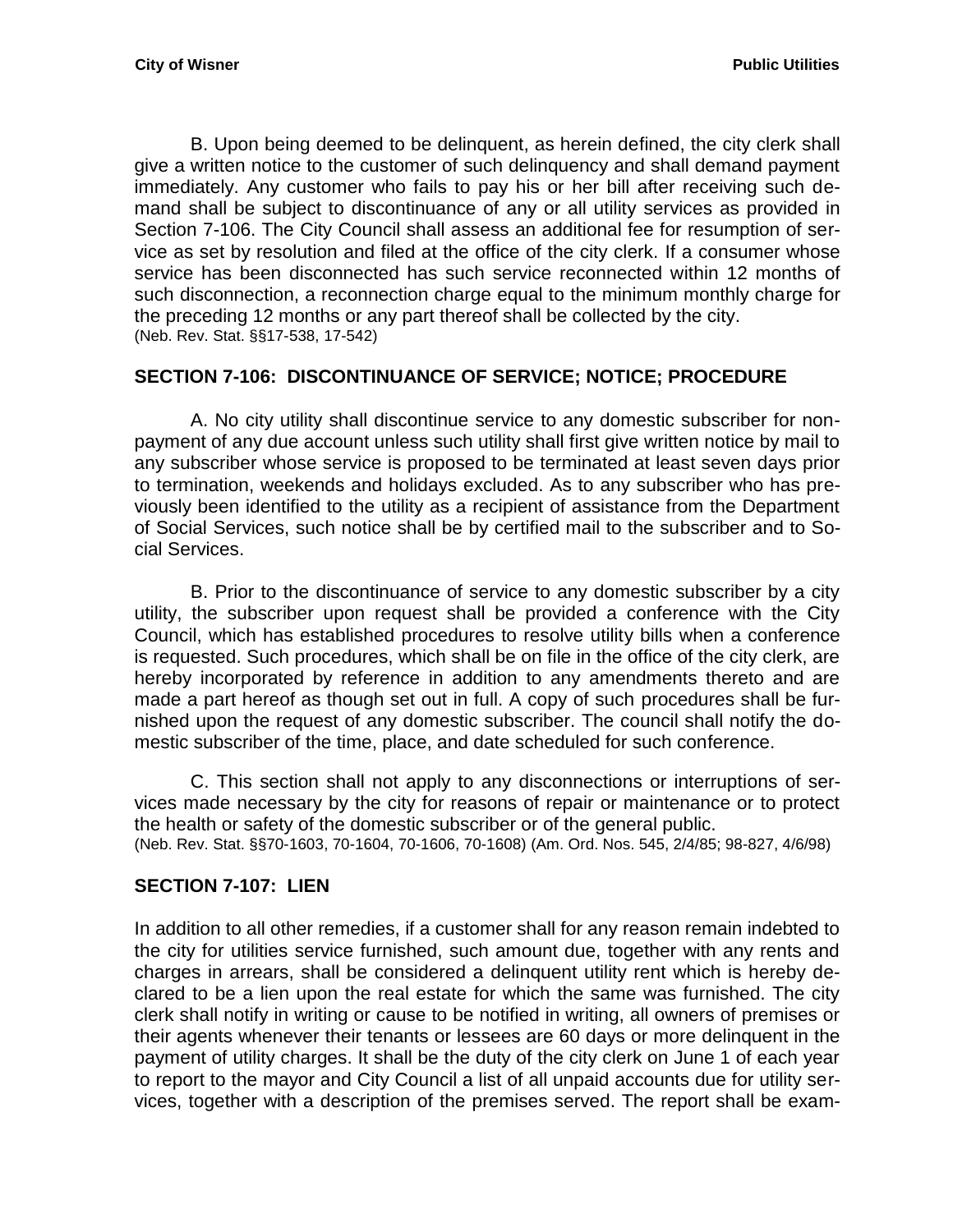ined and if approved by the council, shall be certified by the city clerk to the county clerk to be collected as a special tax in the manner provided by law. (Neb. Rev. Stat. §§17-538, 17-925.01, 18-503)

#### <span id="page-7-0"></span>**SECTION 7-108: DIVERSION OF SERVICES; METER TAMPERING, UNAUTHORIZED RECONNECTION PROHIBITED; EVIDENCE**

A. Any person who connects any instrument, device, or contrivance with any wire supplying or intended to supply electricity or electric current or connects any pipe or conduit supplying gas or water, without the knowledge and consent of the supplier of such products, in such manner that any portion thereof may be supplied to any instrument by or at which electricity, electric current, gas, or water may be consumed without passing through the meter made or provided for measuring or registering the amount or quantity thereof passing through it, and any person who knowingly uses or knowingly permits the use of electricity, electric current, gas, or water obtained unlawfully pursuant to this section, shall be deemed guilty of an offense.

B. Any person who reconnects electrical, gas, or water service without the knowledge and consent of the supplier of such service if the service has been disconnected pursuant to Neb. Rev. Stat. §[§70-1601](http://www.casemakerlegal.com/bDocView.aspx?categoryAlias=STATUTES&state=NE&strdataType=STAT&catCalled=Statutes&statecd=NE&codesec=70-1601&sessionyr=2015&Title=70&datatype=S&noheader=0&nojumpmsg=0) to [70-1615 o](http://www.casemakerlegal.com/bDocView.aspx?categoryAlias=STATUTES&state=NE&strdataType=STAT&catCalled=Statutes&statecd=NE&codesec=70-1615&sessionyr=2015&Title=70&datatype=S&noheader=0&nojumpmsg=0)r Section 7-106 of this code shall be deemed guilty of an offense.

C. Any person who willfully injures, alters, or by any instrument, device, or contrivance in any manner interferes with or obstructs the action or operation of any meter made or provided for measuring or registering the amount or quantity of electricity, electric current, gas, or water passing through it without the knowledge and consent of the supplier of the electricity, electric current, gas, or water passing or intended to pass through such meter shall be deemed guilty of an offense.

D. Proof of the existence of any wire, pipe, or conduit connection or reconnection or of any injury, alteration, interference, or obstruction of a meter is *prima facie* evidence of the guilt of the person in possession of the premises where such connection, reconnection, injury, alteration, interference, or obstruction is proved to exist. (Neb. Rev. Stat. §28-515.02) (Ord. No. 96-790, 9/3/96)

#### <span id="page-7-1"></span>**SECTION 7-109: DIVERSION OF SERVICES; PENALTY**

A. The city may bring a civil action for damages against any person who commits, authorizes, solicits, aids, abets, or attempts bypassing, tampering, or unauthorized metering when such act results in damages to a city utility. The city may bring a civil action for damages pursuant to this section against any person receiving the benefit of utility service through means of bypassing, tampering, or unauthorized metering.

B. In any civil action brought pursuant to this section, the city shall be entitled, upon proof of willful or intentional bypassing, tampering, or unauthorized metering, to recover as damages: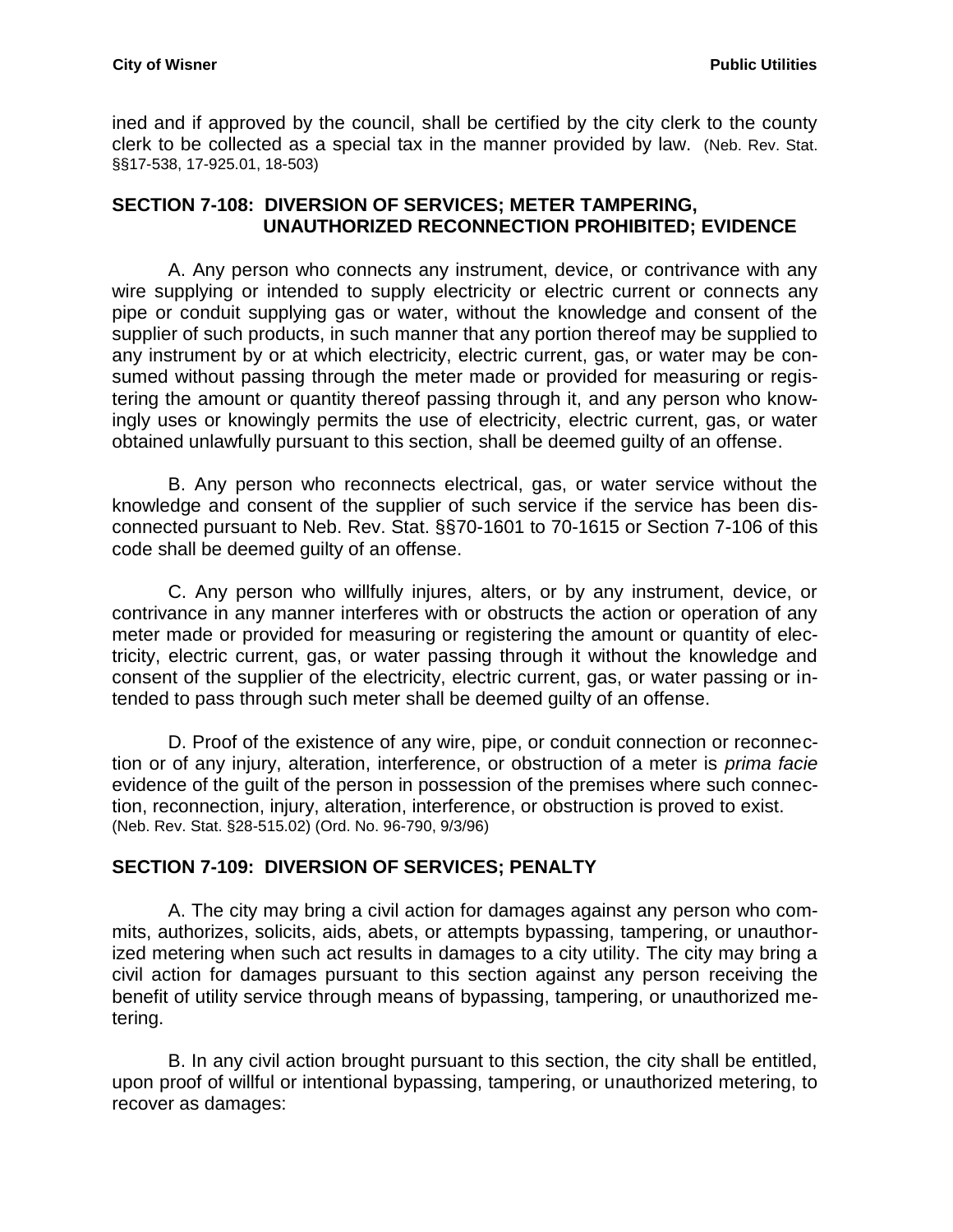- 1. The amount of actual damage or loss if such amount may be reasonably calculated; or
- 2. Liquidation damages of \$750.00 if the amount of actual damage or loss cannot be reasonably calculated.

C. In addition to damage or loss under subdivision  $(B)(1)$  or  $(2)$ , the city may recover all reasonable expenses and costs incurred on account of the bypassing, tampering, or unauthorized metering, including but not limited to disconnection, reconnection, service calls, equipment, costs of the suit, and reasonable attorney's fees in cases within the scope of Neb. Rev. Stat. §25-1801.

D. There shall be a rebuttable presumption that a tenant or occupant at any premises where bypassing, tampering, or unauthorized metering is proven to exist caused or had knowledge of such bypassing, tampering, or unauthorized metering if the tenant or occupant (1) had access to the part of the utility supply system on the premises where the bypassing, tampering, or unauthorized metering is proven to exist and (2) was responsible or partially responsible for payment, either directly or indirectly, to the utility or to any other person for utility services to the premises.

E. There shall be a rebuttable presumption that a customer at any premises where bypassing, tampering, or unauthorized metering is proven to exist caused or had knowledge of such bypassing, tampering, or unauthorized metering if the customer controlled access to the part of the utility supply system on the premises where the bypassing, tampering, or unauthorized metering was proven to exist.

F. The remedies provided by this section shall be deemed to be supplemental and additional to powers conferred by existing laws, and the remedies provided in this section are in addition to and not in limitation of any other civil or criminal statutory or common law remedies.

(Neb. Rev. Stat. §§25-21,276, 25-21,277) (Ord. No. 526, 12/5/83)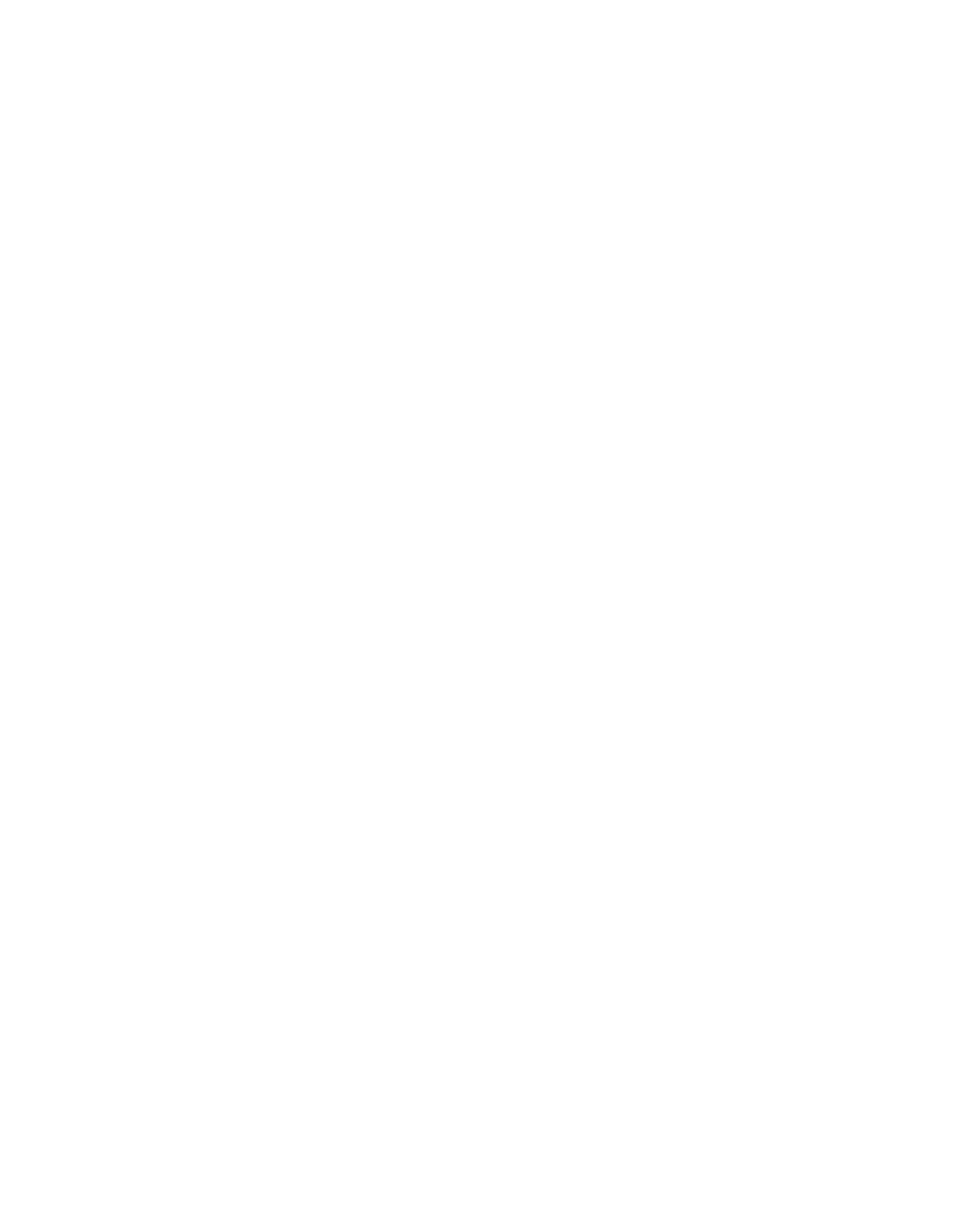# **Article 2 – Water Department**

#### <span id="page-10-1"></span><span id="page-10-0"></span>**SECTION 7-201: OPERATION AND FUNDING**

The city owns and operates the Water Department through the utilities superintendent. The mayor and City Council, for the purpose of defraying the cost of the care, management, and maintenance of the Water Department, may each year levy a tax not exceeding the maximum limit prescribed by state law on the actual valuation of all real estate and personal property within the corporate limits that is subject to taxation. The revenue from the said tax shall be known as the water and sewer maintenance fund and shall remain in the custody of the city treasurer. The utilities superintendent shall have the direct management and control of the Water Department and shall faithfully carry out the duties of his office. He shall have the authority to adopt rules and regulations for the sanitary and efficient management of the department, subject to the supervision and review of the mayor and City Council. The council shall set the rates by ordinance and shall file a copy in the office of the city clerk for public inspection during office hours. (Neb. Rev. Stat. §§17-531, 17-534, 19-1305)

#### <span id="page-10-2"></span>**SECTION 7-202: DEFINITIONS**

The following definitions shall be applied throughout this section. Where no definition is specified, the normal dictionary usage of the word shall apply.

"Main" is hereby defined to be any pipe other than a supply or service pipe that is used for the purpose of carrying water to and dispersing the same in the city.

"Separate premises" is hereby defined to be more than one consumer procuring water from the same service or supply pipe. The second premises may be a separate dwelling, apartment, building, or structure used for a separate business.

"Service pipe" is hereby defined to be any pipe extending from the shut-off, stop box, or curb cock at or near the lot line to and beyond the property line of the consumer to the location on the premises where the water is to be dispersed.

"Supply pipe" is hereby defined to be any pipe tapped into a main and extending from there to a point at or near the lot line of the consumer's premises where the shut-off, stop box, or curb cock is located.

#### <span id="page-10-3"></span>**SECTION 7-203: MANDATORY HOOKUP**

A. The city through its Water Department shall furnish water to persons within its corporate limits whose premises abut a street or alley in which a commercial main now is or may hereafter be laid. All persons whose property is within 300 feet of a main shall be required, upon notice by the mayor and City Council, to hook up with the city water system.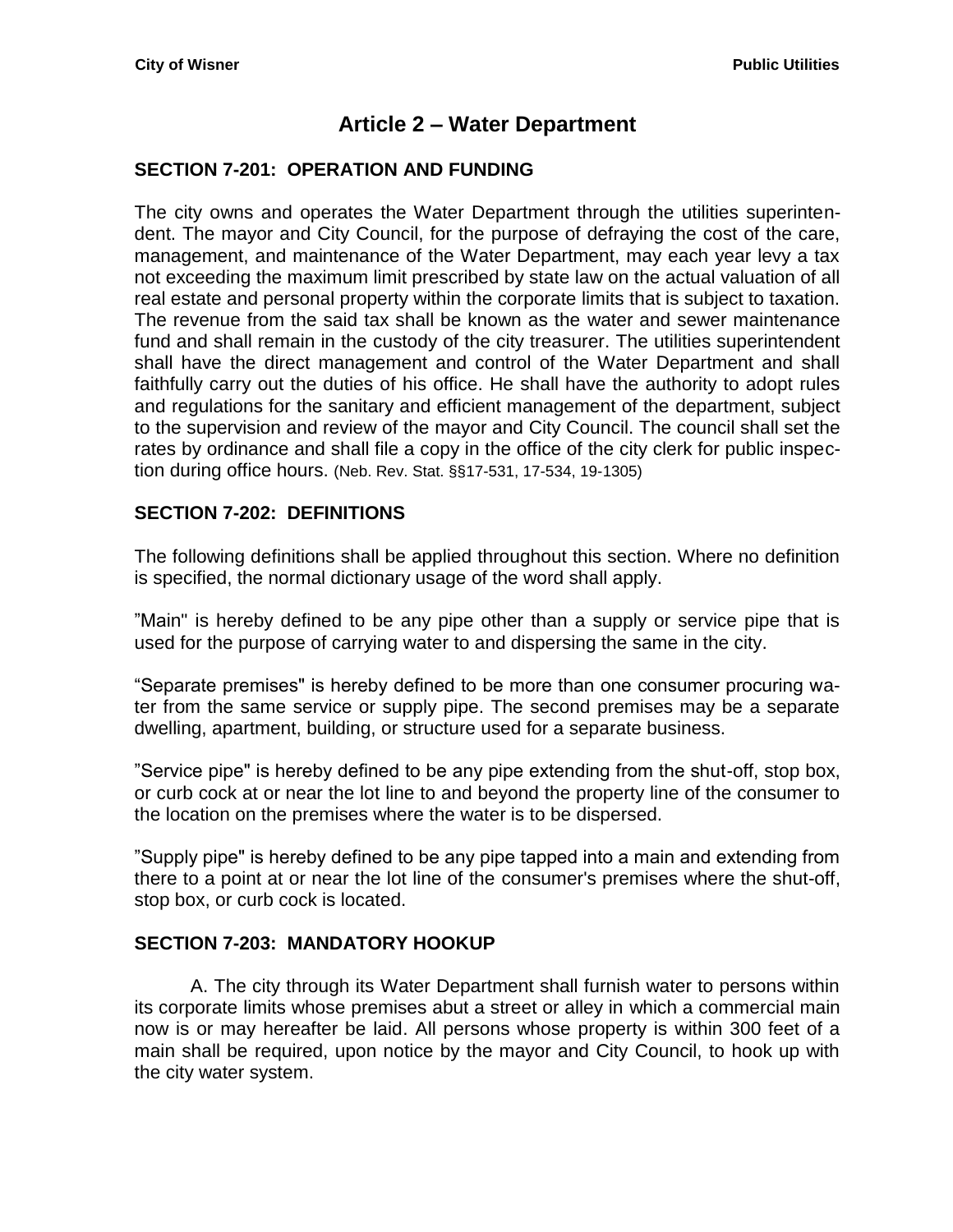B. The city may furnish water to persons within its corporate limits whose premises do not abut a street or alley in which a city commercial main is now or may hereafter be laid with permission from the mayor and City Council; provided, the entire cost of pipe and other installation charges shall be paid by such consumer. Nothing herein shall be construed to obligate the city to provide water service to persons whose property line is not within 300 feet of the said main. (Neb. Rev. Stat. §17-532)

C. Private wells previously constructed and operating prior to the city's establishment of its water system shall be permitted to operate, providing that such wells comply with other existing, applicable ordinances and do not violate applicable state laws or regulations promulgated by the Nebraska Department of Health. (Neb. Rev. Stat. §17-532)

# <span id="page-11-0"></span>**SECTION 7-204: SERVICE TO NON-RESIDENTS**

The Water Department shall not supply water service to any person outside the corporate limits without special permission from the mayor and City Council; provided, the entire cost of laying mains, service pipe, and supply pipe shall be paid by the consumer. Nothing herein shall be construed to obligate the city to provide water service to non-residents. (Neb. Rev. Stat. §§17-537, 19-2701)

# <span id="page-11-1"></span>**SECTION 7-205: PROHIBITION OF LEAD PIPES, SOLDER AND FLUX**

Any pipe, solders, or flux used in the installation or repair of any residential or nonresidential building which is connected to the public water supply system shall be lead-free. For purposes of this section, "lead-free" shall mean (A) solders and flux, not more than .2% lead and (B) pipe and pipe fittings, not more than .25% lead. (Neb. Rev. Stat. §71-5301) (Ord. No. 582, 5/2/88)

#### <span id="page-11-2"></span>**SECTION 7-206: WATER METERS REQUIRED; LAWFUL USE**

All municipal water use shall be metered as provided in this article. Municipal water shall not be utilized to irrigate crops or other agricultural products; provided, watering of gardens and lawns with municipal water shall be allowed.

#### <span id="page-11-3"></span>**SECTION 7-207: INSTALLATION; EXPENSE; TAP FEE; METER DEPOSIT**

A. The city shall pay the cost of tapping the water main, installing the meter, and providing fixtures and labor up to and including the stop box at the lot line of the customer. No person other than the utilities superintendent or his duly authorized agent shall tap the main. The customer shall pay a tap fee and, if necessary, a meter deposit fee as provided in Section 7-103 in such sum as the superintendent shall require in each case, pursuant to resolution of the City Council.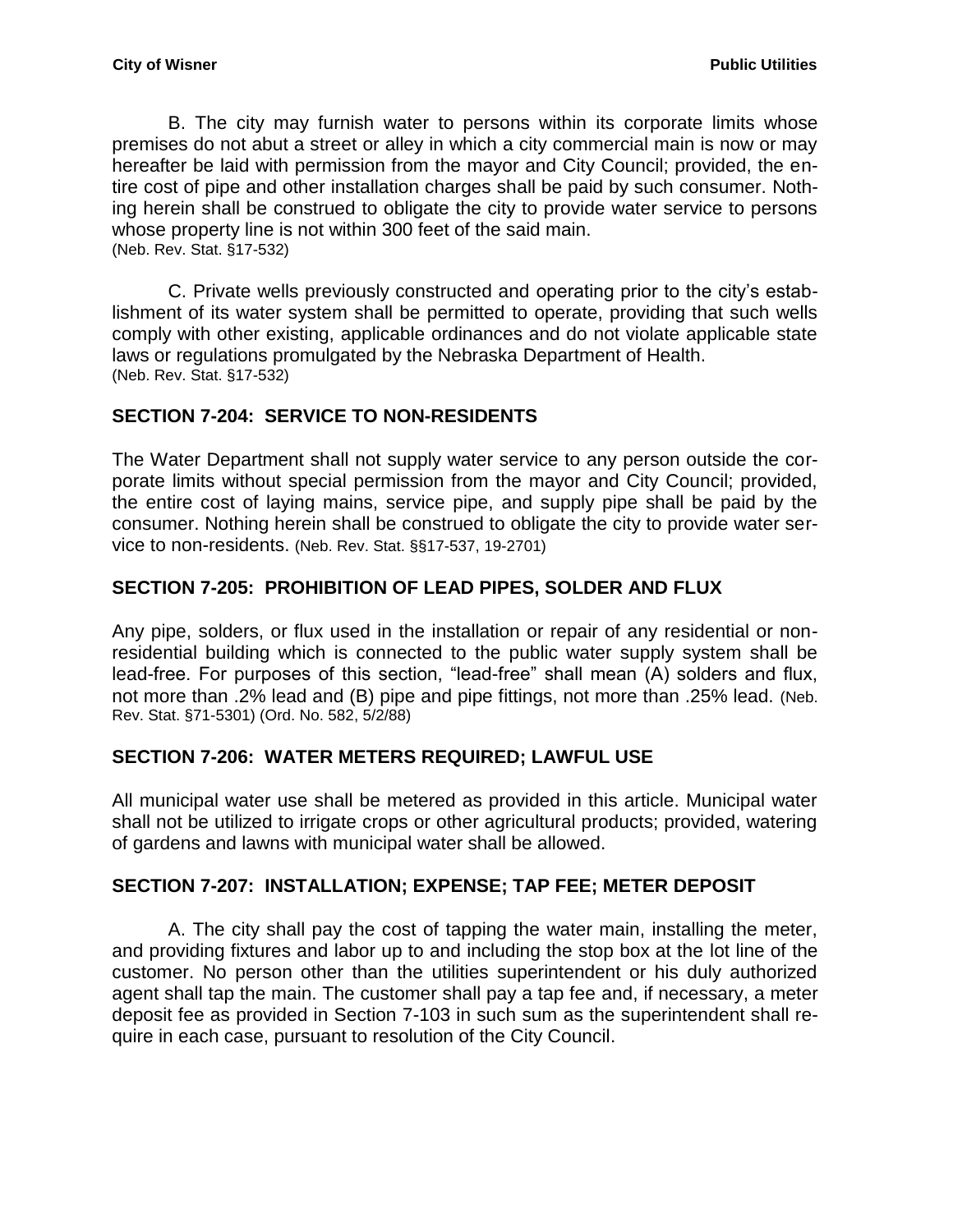B. The customer shall at his or her own expense bring water service from the stop box and upon his or her own premises and shall employ a licensed plumber, who shall install the water meter and all water service to the place of dispersion.

C. Non-residents shall pay such fees and installation charges in such sums as the utilities superintendent, pursuant to resolution of the City Council, shall in each case fix. The extension of commercial mains into unsupplied territory within the corporate limits may be made by means of water extension districts.

D. If commercial mains are not laid along the street abutting applicant's property and if a water main district is not created or extended, applicant may, at his or her own expense under the approval and direction of the utilities superintendent, pay the costs of trenching, pipe installation, labor, and attachments necessary to bring water service from the nearest commercial main to applicant's premises. (Neb. Rev. Stat. §17-542)

#### <span id="page-12-0"></span>**SECTION 7-208: REPAIRS AND MAINTENANCE; METERS**

A. The city shall repair or replace, as the case may be, all supply pipe between the commercial main and the stop box. The customer at his or her own expense shall replace and keep in repair all service pipe from the stop box to the place of dispersion. When leaks occur in service pipes, the utilities superintendent shall shut off water service until the leak is repaired at the expense of the customer to the satisfaction of the superintendent.

B. All water meters shall be kept in repair by the city at its expense. When meters are worn out, they shall be replaced and reset by the city at its expense; provided, if the customer permits or allows a water meter to be damaged, injured, or destroyed through his or her own recklessness, carelessness, or neglect so that the meter must be repaired or replaced, the utilities superintendent shall bill and collect from the customer the cost of such meter repair or replacement in the same manner as water rent is collected. Permitting a water meter to be damaged or destroyed by freezing shall always be considered negligence on the part of the customer.

<span id="page-12-1"></span>C. All meters shall be tested at the customer's request at his or her expense any reasonable number of times; provided, if the test shows the water meter to be running 2% or more fast, the city shall bear the expense of such test. The city reserves the right to test any water service meter at any time and if said meter is found to be beyond repair, the city shall always have the right to place a new meter on the customer's water service fixtures at city expense. Should a consumer's meter fail to register properly, the customer shall be charged for water during the time the meter is out of repair on the basis of the monthly consumption during the same month of the preceding year; provided, if no such basis for comparison exists, the customer shall be charged such amount as may be reasonably fixed by the utilities superintendent. (Neb. Rev. Stat. §17-537)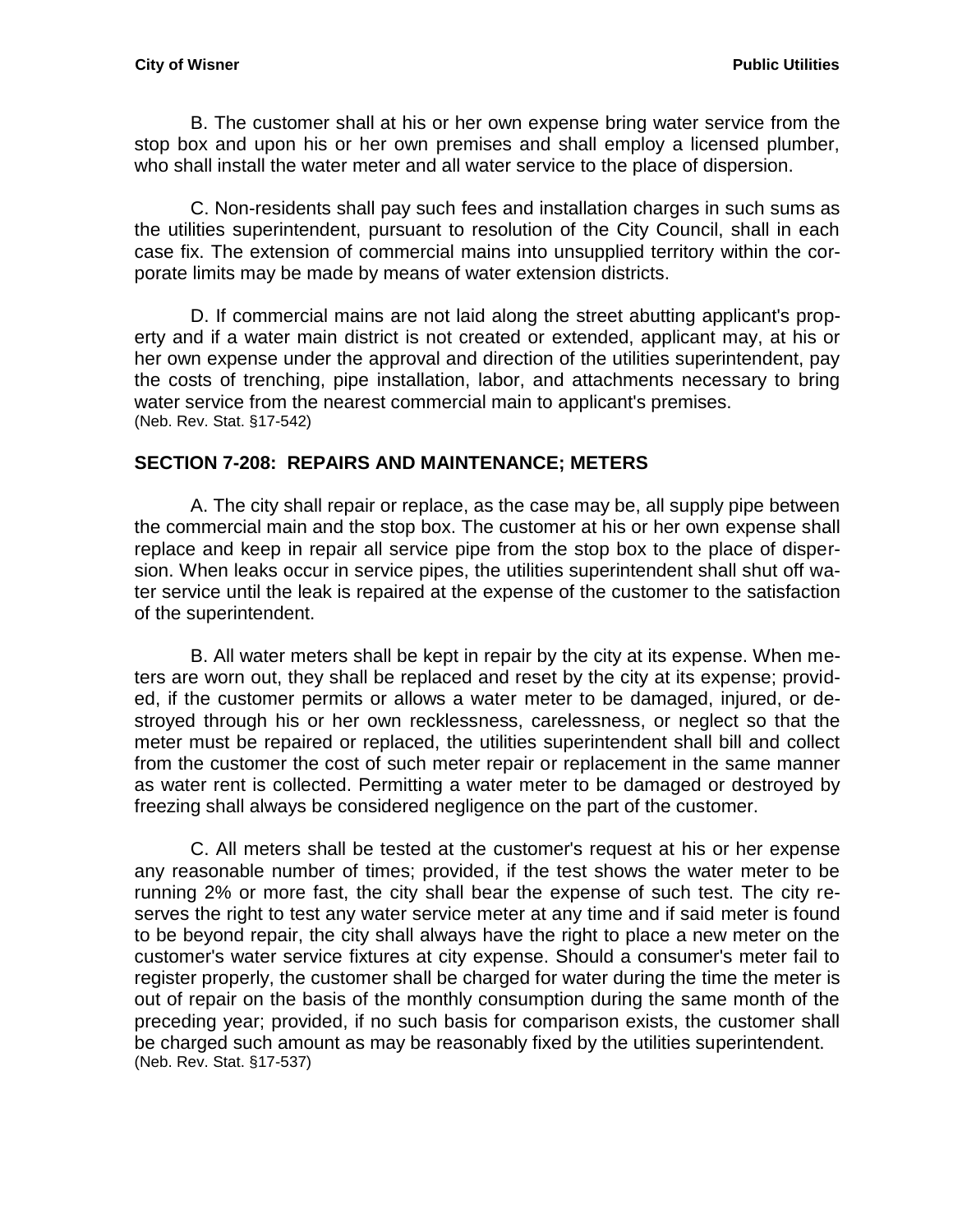## **SECTION 7-209: PLUMBER'S LIABILITY**

All work by plumbers shall be done in the manner required by the utilities superintendent and shall be at all times subject to the inspection and approval of the superintendent. Plumbers who connect with the public water system shall be held responsible for any damage to the pipes or the public ways and property and shall restore all excavated streets to the complete satisfaction of the utilities superintendent. It shall be unlawful to cover or conceal willfully any defective or unsatisfactory work. (Neb. Rev. Stat. §17-537)

#### <span id="page-13-0"></span>**SECTION 7-210: INSTALLATION OR REPAIR PROCEDURE**

A. In making excavations in streets, alleys, or sidewalks for the purpose of installing pipe or making repairs, the paving and earth must be removed and deposited in a manner that will be least inconvenient to the public and provide for adequate drainage. No person shall leave an excavation made in the street, alley, or sidewalk open at any time without a barricade and, during the night, warning lights.

B. After service pipes are laid, the streets, alleys, and sidewalks shall be restored to good condition. If the excavation in any street, alley, or sidewalk is left open or unfinished for a period of 24 hours or more, the utilities superintendent shall have the duty to finish or correct the work and all expenses so incurred shall be charged to the consumer.

C. All installation shall be done under the supervision and strictly in accordance with the rules, regulations, and specifications prescribed for such installation by the superintendent; provided, the said rules, regulations, and specifications have been reviewed and approved by the mayor and City Council. (Neb. Rev. Stat. §§17-537, 71-5301)

#### <span id="page-13-1"></span>**SECTION 7-211: WATER RATES**

All water consumers shall be liable for the minimum rate provided by ordinance unless and until a consumer shall, by written order, direct the utilities superintendent to shut off the water at the stop box, in which case he or she shall not be liable thereafter for water usage until the water is turned on again. (Neb. Rev. Stat. §§17-540, 17-542)

# <span id="page-13-2"></span>**SECTION 7-212: BILLING AND COLLECTIONS**

The city clerk shall bill the consumers, collect all money received by the city on the account of the Water Department, and faithfully account for and pay to the city treasurer all revenue collected. Billing, collection and termination procedures are set forth in Sections 7-105 and 7-106. (Neb. Rev. Stat. §17-540)

# <span id="page-13-3"></span>**SECTION 7-213: RIGHT OF ENTRY FOR INSPECTION**

The utilities superintendent or his duly authorized agent shall have free access at any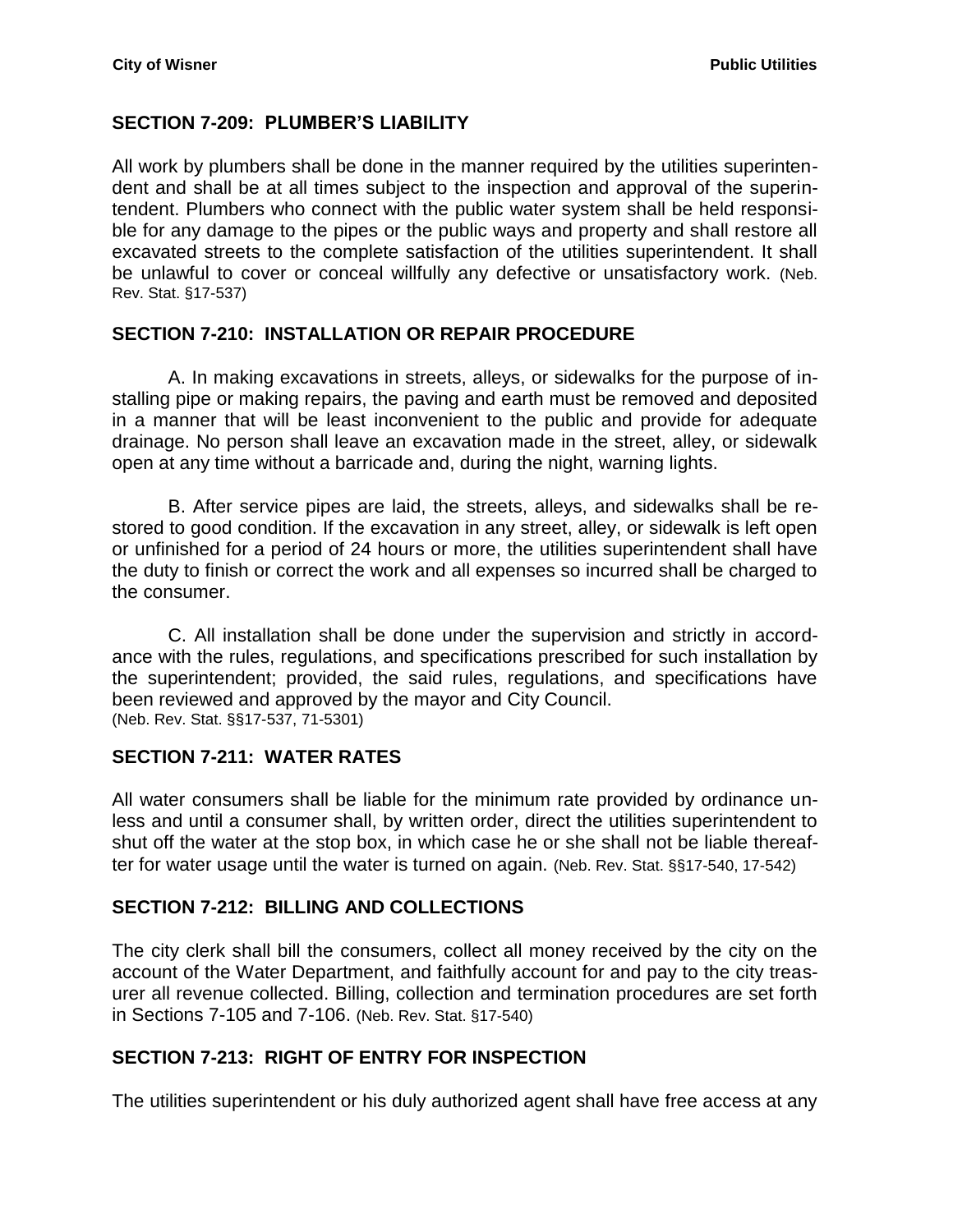reasonable time to all parts of each premises and building to or in which water is delivered for the purpose of examining the pipes, fixtures, and other portions of the system to ascertain whether there is any disrepair or unnecessary waste of water. (Neb. Rev. Stat. §17-537)

# <span id="page-14-0"></span>**SECTION 7-214: DESTRUCTION OF PROPERTY**

It shall be unlawful for any person to willfully or carelessly break, injure, or deface any building, machinery, apparatus, fixture, attachment, or appurtenance of the Water Department. No person may deposit anything in a stop box or commit any act tending to obstruct or impair the intended use of any of the above-mentioned property without the written permission of the utilities superintendent.

# <span id="page-14-1"></span>**SECTION 7-215: FIRE HYDRANTS**

All hydrants for the purpose of extinguishing fires are hereby declared to be public hydrants and it shall be unlawful for any person other than (A) members of the Fire Department under the orders of the fire chief or the assistant chief or (B) employees of the Water Department to open or attempt to open any of the hydrants and draw water from the same or in any manner to interfere with the hydrants.

# <span id="page-14-2"></span>**SECTION 7-216: POLLUTION**

It shall be unlawful for any person to pollute or attempt to pollute any river, stream, well or other source of water for domestic use or for the supply of the Water Department. (Neb. Rev. Stat. §§17-536, 28-1304)

#### <span id="page-14-3"></span>**SECTION 7-217: FLUORIDE PROHIBITED**

No fluoride or fluoride compound shall be added to the water supply of the city. (Ord. Nos. 475, 11/20/79; 663, 8/17/92; 2008-1020, 7/21/08; 2009-1036, 12/7/09)

#### <span id="page-14-4"></span>**SECTION 7-218: BACKFLOW PREVENTION; CUSTOMER INSTALLATION AND MAINTENANCE; TESTING**

A. A customer of the Water Department may be required by the utilities superintendent to install and maintain at his or her expense a properly located backflow prevention device appropriate to the potential hazards set forth in Nebraska Department of Health, Title 179, and approved by the superintendent.

B. The customer shall make application to the utilities superintendent to install a required backflow prevention device on a form provided by the city. The application shall contain at a minimum the name and address of the applicant, the type of potential hazard protection required, and the type of backflow device to be installed, including brand and model number. The superintendent shall approve or disapprove the application based on his opinion of whether such installation will protect the city water distribution system from potential backflow and cross-connection hazards.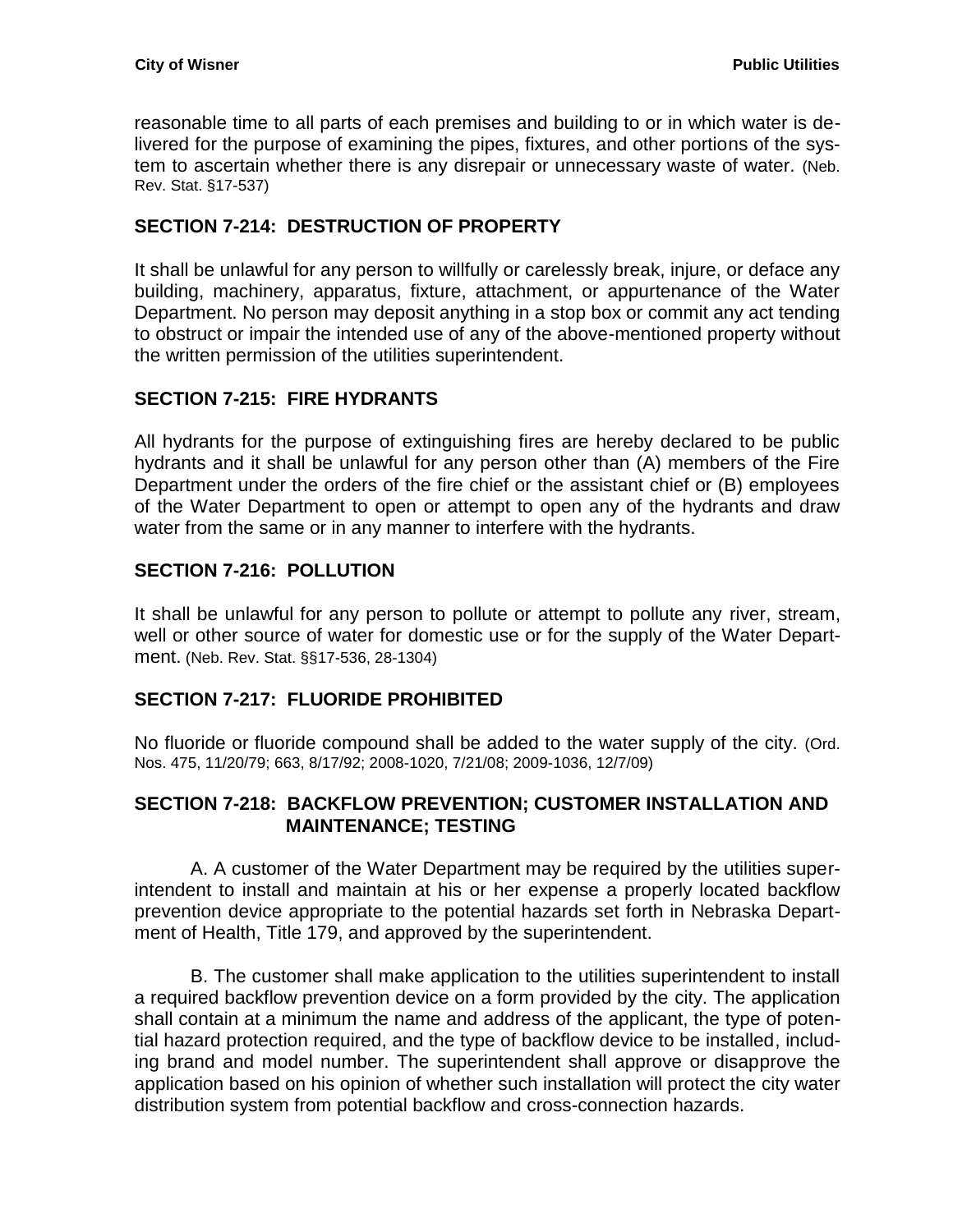C. The installation of the device shall be subject to all other sections of this code dealing with installation of plumbing, including the use of a licensed plumber, if applicable.

D. Every backflow prevention device equipped with a test port shall be tested as often as required by the city but at least once each year by a Grade 6 certified water operator, with test results certified to the city as often as required but in no case more than 30 calendar days after the test. Such certification shall be made on a form available at the office of the city clerk.

E. All customers of the Water Department shall be required to report to the utilities superintendent at least every five years any potential backflow hazards which may be on their premises.

F. Any decision of the utilities superintendent may be appealed to the City Council.

#### <span id="page-15-0"></span>**SECTION 7-219: WELLS AND OTHER UNDERGROUND FACILITIES; DISTANCE FROM CITY WATER SOURCES**

A. It shall be unlawful to cause pollution to or be in a position to cause pollution to the public water supply by willfully or carelessly allowing the following facilities, acts, or events within the specified footage of any city public water supply well. The following facilities, acts, or events shall be defined as nuisances for purposes of this section:

| Water well                                              | 1,000 feet |
|---------------------------------------------------------|------------|
| Sewage lagoon                                           | 1,000 feet |
| Land application of municipal/industrial waste material | 1,000 feet |
| Feedlot or feedlot runoff                               | 1,000 feet |
| Underground disposal system (septic system, etc.)       | 500 feet   |
| Corral                                                  | 500 feet   |
| Pit toilet, vault toilet                                | 500 feet   |
| Wastewater holding tank                                 | 500 feet   |
| Sanitary landfill/dump                                  | 500 feet   |
| Chemical or petroleum product storage                   | 500 feet   |
| Sewage treatment plant                                  | 500 feet   |
| Sewage wet well                                         | 500 feet   |
| Sanitary sewer connection                               | 100 feet   |
| Sanitary sewer manhole                                  | 100 feet   |
| Sanitary sewer line                                     | 50 feet    |

B. It shall be unlawful for any person, corporation, or other legal entity to drill and/or operate any of the above-named facilities within the corporate limits of the city or its extraterritorial jurisdiction without first having obtained the proper permit from the City Council. In order to obtain a permit to drill and/or operate any of the said fa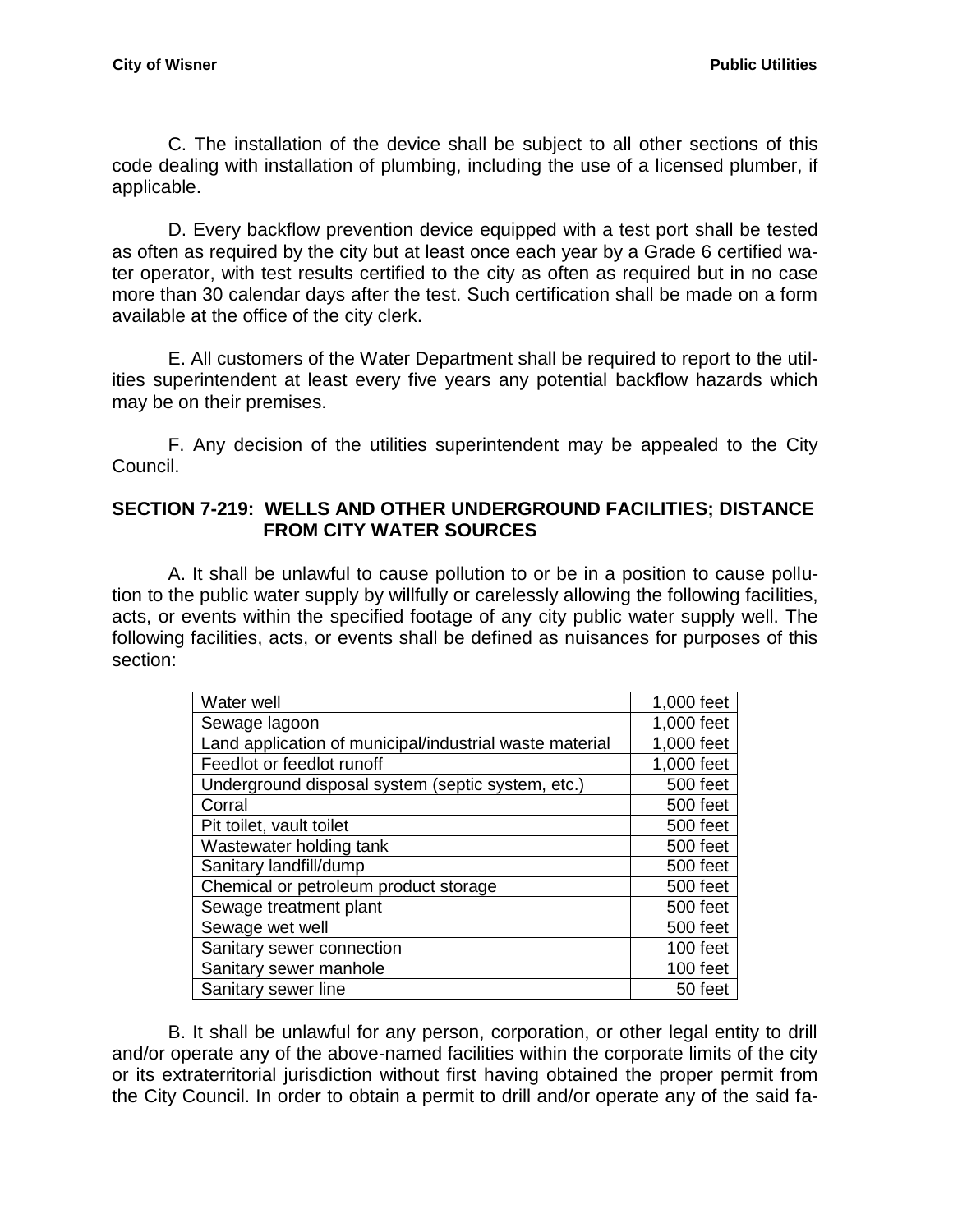cilities, the owner of property on which the proposed facility is to be located must make application on the proper form provided by the city. Such application must be presented to the City Council at any regular or special meeting. After reviewing the application of any person desiring to drill or operate any of the facilities described above, then the council must approve or deny said permit.

C. In the event any facility as described herein is installed or operated (1) without first having obtained a permit from the city and/or (2) within the designated number of feet from the city water supply, then such facility shall be deemed a nuisance and the City Council shall abate such facility as a public nuisance pursuant to Chapter 3, Article 5 (Nuisances) of this code. (Ord. No. 96-795, 10/21/96)

## <span id="page-16-0"></span>**SECTION 7-220: WATER WELL; DEFINITION**

For the purpose of this article, the term "water well" shall mean any hole drilled for the purpose of finding, pumping, or producing water in any manner and shall also include any existing hole previously drilled which may be utilized for the purpose of finding, pumping, or producing water in any manner and which is currently not being so utilized or operated. (Ord. No. 96-795, 10/21/96)

## <span id="page-16-1"></span>**SECTION 7-221: RESTRICTED USE**

The mayor and City Council or the utilities superintendent may order a reduction in the use of water or shut off the water on any premises in the event of a water shortage due to fire, drought, or other good and sufficient cause. The city shall not be liable for any damages caused by shutting off the supply of water of any consumer while the system or any part thereof is undergoing repairs or when there is a shortage of water due to circumstances over which the city has no control. It shall be unlawful for any resident or property owner within the corporate city limits to water lawns during such times that the council or the utilities superintendent shall deem it necessary to order a reduction in the use of water. (Neb. Rev. Stat. §17-537) (Am. Ord. No. 95-757, 7/17/95)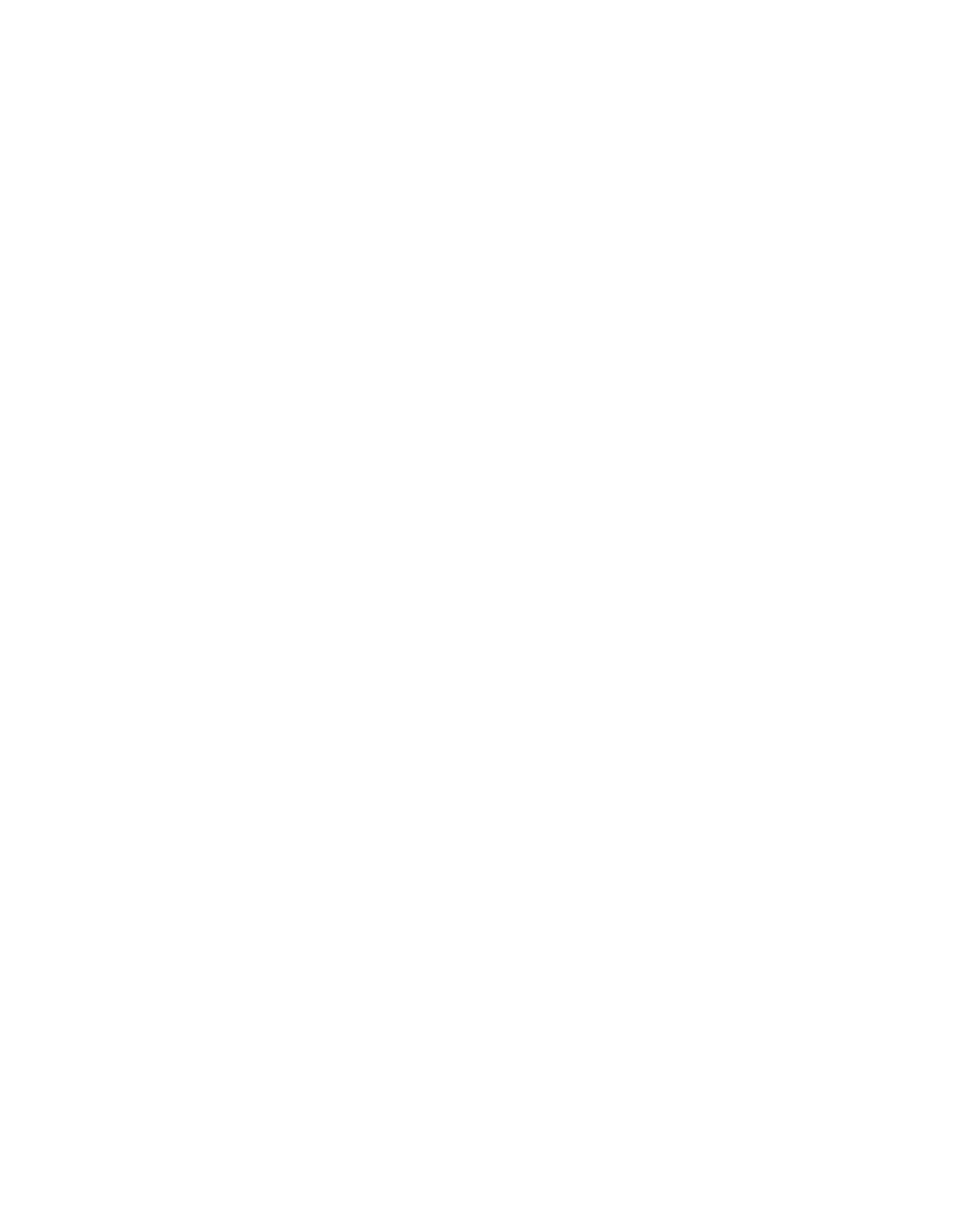# **Article 3 – Sewer Department**

#### <span id="page-18-1"></span><span id="page-18-0"></span>**SECTION 7-301: OPERATION AND FUNDING**

The city owns and operates the Sewer Department through the utilities superintendent. The mayor and City Council, for the purpose of defraying the cost of the management and maintenance of the Sewer Department, may each year levy a tax not exceeding the maximum limit prescribed by state law on the actual valuation of all real estate and personal property within the corporate limits that is subject to taxation. The revenue from the said tax shall be known as the water and sewer maintenance fund and shall remain in the custody of the city treasurer. The utilities superintendent shall have the direct management and control of the Sewer Department and shall faithfully carry out the duties of his office. He shall have the authority to adopt rules and regulations for the sanitary and efficient management of the department, subject to the supervision and review of the mayor and City Council. The council shall set the rates by ordinance and shall file a copy in the office of the city clerk for public inspection during office hours. (Neb. Rev. Stat. §17-925.01) (Am. Ord. No. 98-862, 11/16/98)

#### <span id="page-18-2"></span>**SECTION 7-302: DEFINITIONS**

Unless the context specifically indicates otherwise, the meaning of terms used in this article shall be as follows:

"Building drain" shall mean that part of the lowest horizontal piping of a drainage system which receives the discharge from soil, waste, and other drainage pipes inside the walls of the building and conveys it to the building sewer beginning 5 feet outside the inner face of the building wall.

"Building sewer" shall mean and include that part of a house or building drainage system extending from the house or building drain to its connection with the main sewer.

"Combined sewer" shall mean a sewer receiving both surface runoff and sewage.

"Natural outlet" shall mean any outlet into a watercourse, pond, ditch, lake, or other body of surface or groundwater.

"Person" shall mean any individual, firm, company, association, society, corporation, or group.

"Public sewer" shall mean a sewer that is controlled by public authority.

"Sanitary sewer" shall mean a sewer that carries sewage and to which storm, surface, and ground waters are not intentionally admitted.

"Sewage" shall mean a combination of the water-carried wastes from residences, business buildings, institutions, and industrial establishments, together with such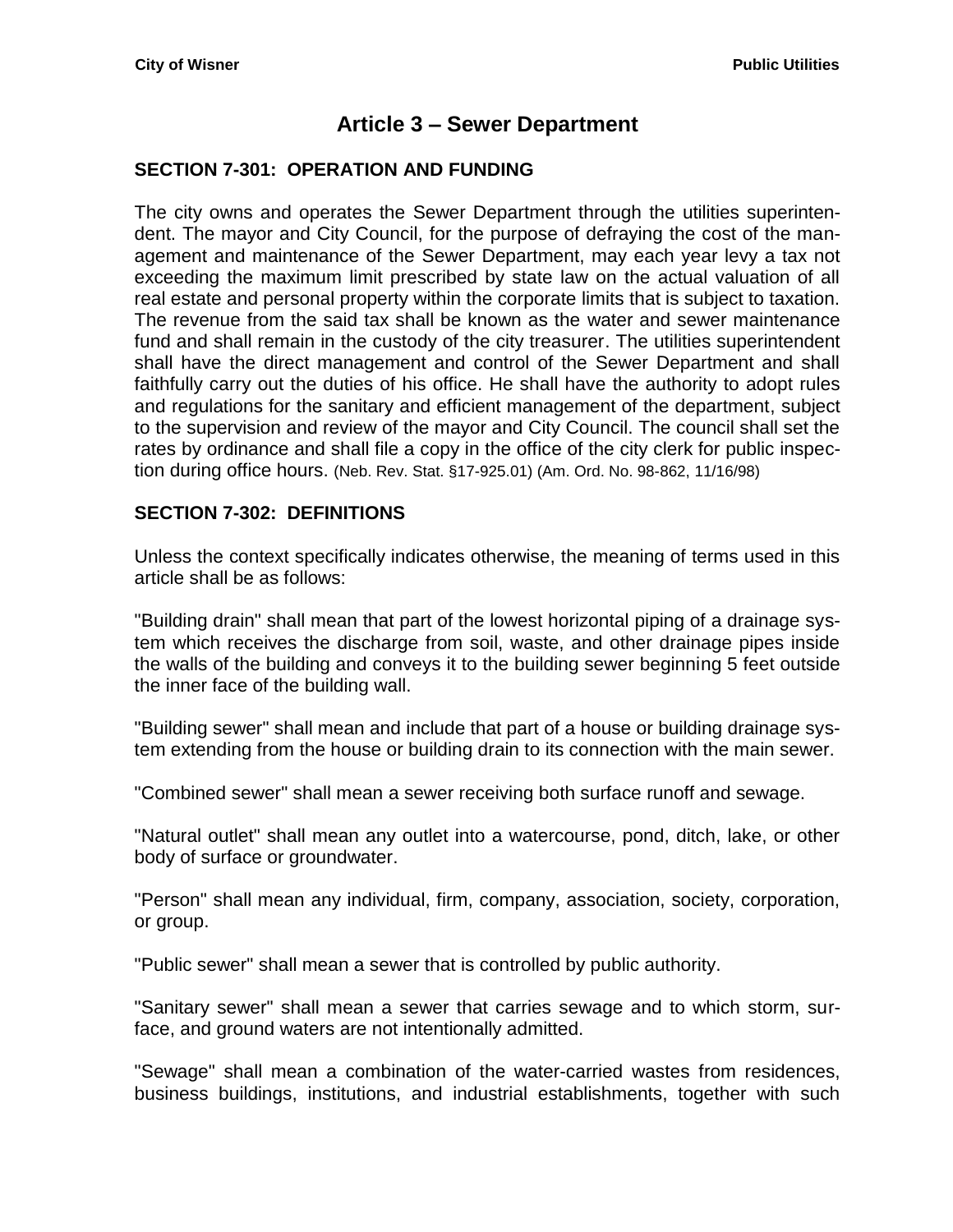ground, surface, and storm waters as may be present.

"Sewage treatment plant" shall mean any arrangement of devices and structures used for treating sewage.

"Sewer" shall mean a pipe or conduit for carrying sewage.

"Sewer system" shall mean and include all facilities for collecting, pumping, treating, and disposing of sewage.

"Utilities superintendent" shall mean the superintendent of the city sewage system or his authorized deputy, agent or representative.

"Watercourse" shall mean a channel in which a flow of water occurs, either continuously or intermittently.

## <span id="page-19-0"></span>**SECTION 7-303: UNLAWFUL DEPOSITS AND DISCHARGES; PROHIBITED FACILITIES**

A. It shall be unlawful for any person to place, deposit, or permit to be deposited any human or animal excrement, garbage, or other objectionable waste in any unsanitary manner on public or private property within the city, within one mile of the corporate limits thereof, or in any area under the jurisdiction of said city.

B. It shall be unlawful to discharge to any natural outlet within the city, within one mile of the corporate limits thereof or in any area under its jurisdiction, any sewage or other polluted waters, except where suitable treatment has been provided in accordance with subsection (E) below.

C. Installation of septic tanks shall be prohibited except upon the approval of the utilities superintendent.

D. Storm water and all other unpolluted drainage including surface water, subsurface drainage, ground water, and roof runoff shall be discharged to specifically designated combined sewers or storm sewers or to a natural outlet approved by the utilities superintendent. Industrial cooling water or unpolluted process water may be discharged, on approval of the utilities superintendent, to a storm sewer, combined sewer, or natural outlet. The contributor of any identifiable discharge of polluted water to the sanitary sewer system shall be held responsible for reimbursing the city for such costs, which shall be as determined by the superintendent. It shall further be unlawful to connect or maintain connected to the sanitary sewer system any pump which pumps any of the above-identified kinds of water for any purpose whatsoever.

E. No person shall discharge or cause to be discharged any hazardous waters or wastes into the city sewer system. Specific prohibitions in reference to hazardous discharges, options for handling the same, compliance procedures, and penalties for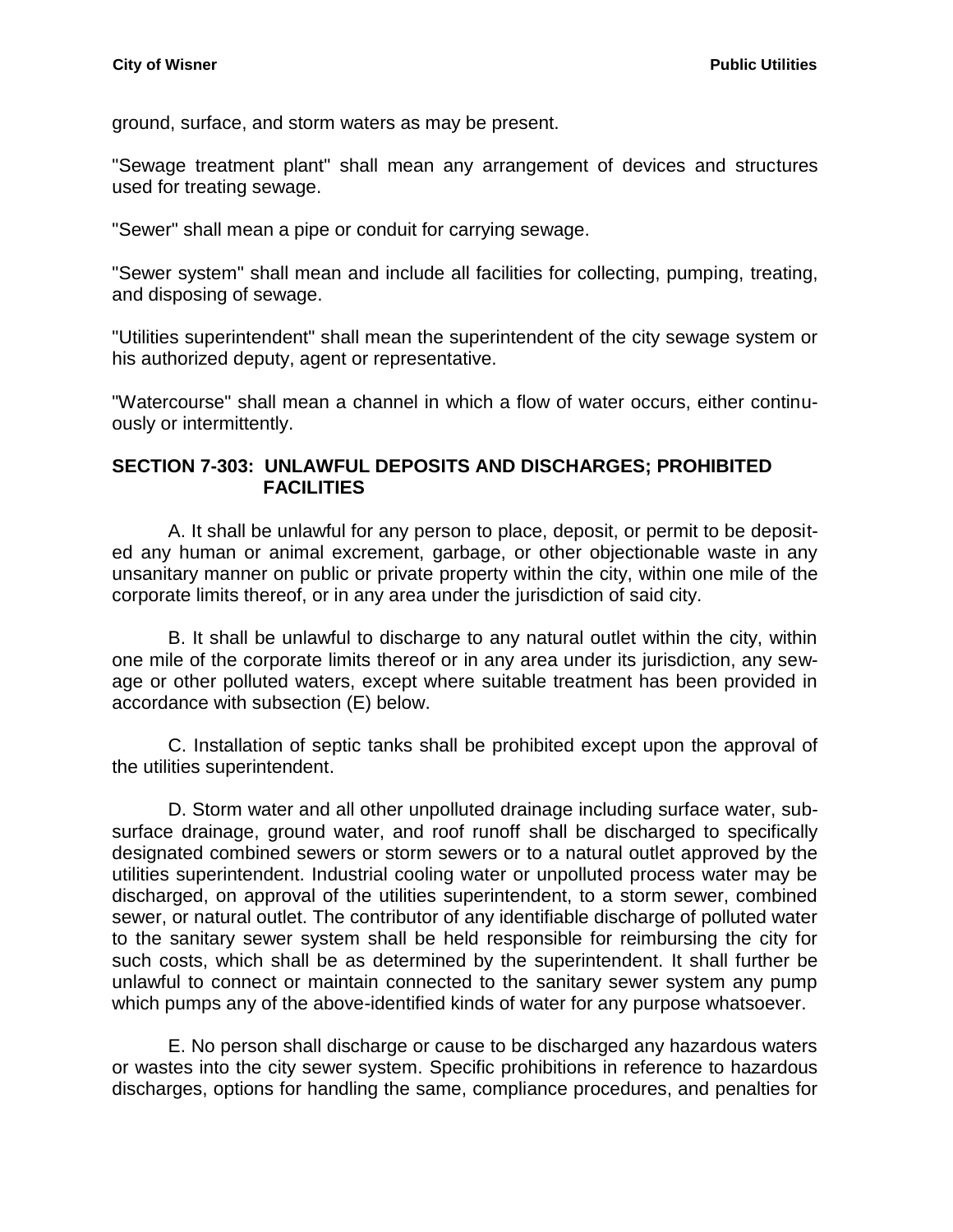violations shall be as provided by the requirements of applicable regulations, laws, codes, and ordinances including 40 C.F.R., Part 403.

F. In addition to the other remedies that are provided by this chapter for violations of this code, the city shall have the right to secure the abatement of any connection or discharging violation of this section.

### <span id="page-20-0"></span>**SECTION 7-304: MANDATORY HOOKUP**

A. The owner of any house, building, or property used for human employment, recreation, or other purposes situated within the city and abutting on any street, alley, or right-of-way in which there is now located or may in the future be located a public sanitary sewer line of the city is hereby required at the owner's expense to install suitable toilet facilities therein and to connect such facilities directly with the said public sewer in accordance with the provisions of this article within 90 days after date of official notice to do so, provided that said public sewer is within 300 feet of the property line.

B. The city may furnish sewer service to persons within its corporate limits whose property line is not within 300 feet of the said public sewer with permission from the mayor and City Council, provided that the entire cost of pipe and other installation charges shall be paid by such consumer. Nothing herein shall be construed to obligate the city to provide sewer service to persons whose property line is not within 300 feet of the said public sewer.

C. Each building hereafter erected shall be connected with the sewer system at the time of its erection. In the event that any property owner, occupant, or lessee shall neglect, fail, or refuse to make such a connection with the public sewer within a period of 60 days after notice has been given to him or her to do so by registered mail or by publication in a newspaper in or of general circulation in the city, the mayor and City Council shall have the power to cause the same to be done, to assess the cost thereof against the property, and to collect the assessment thus made in the manner provided for collection of other special taxes and assessments or to collect in the manner provided for the collection of sewer bills as provided herein. (Neb. Rev. Stat. §18-503)

#### <span id="page-20-1"></span>**SECTION 7-305: SERVICE TO NON-RESIDENTS**

The Sewer Department shall not supply sewer service to any person outside the corporate limits without special permission from the mayor and City Council; provided, the entire cost of pipe and other installation charges shall be paid by such consumer. Nothing herein shall be construed to obligate the city to provide sewer service to nonresidents. (Neb. Rev. Stat. §19-2701)

# <span id="page-20-2"></span>**SECTION 7-306: INSTALLATION EXPENSE; TAP FEE**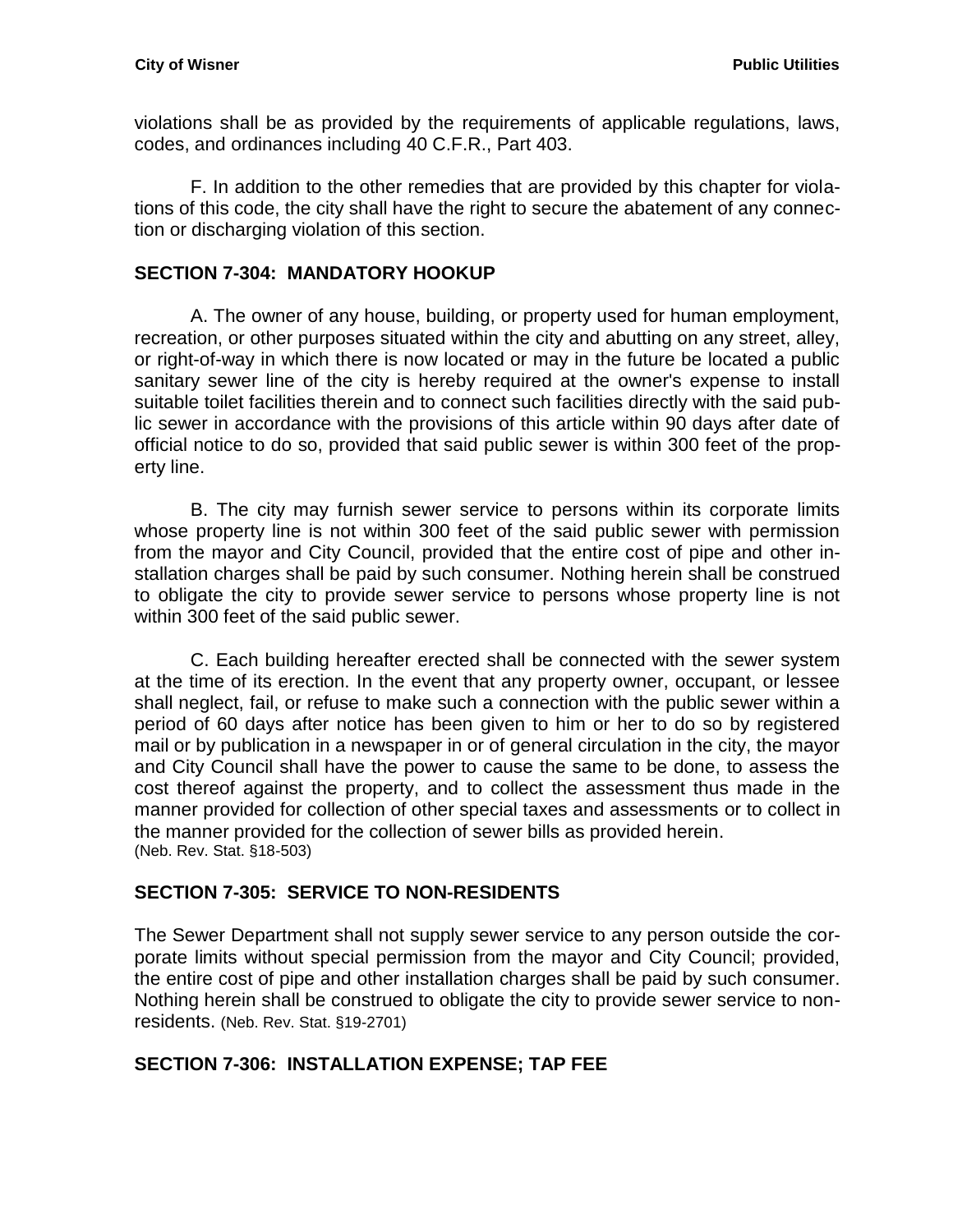All costs and expenses incidental to the installation and connection of the building sew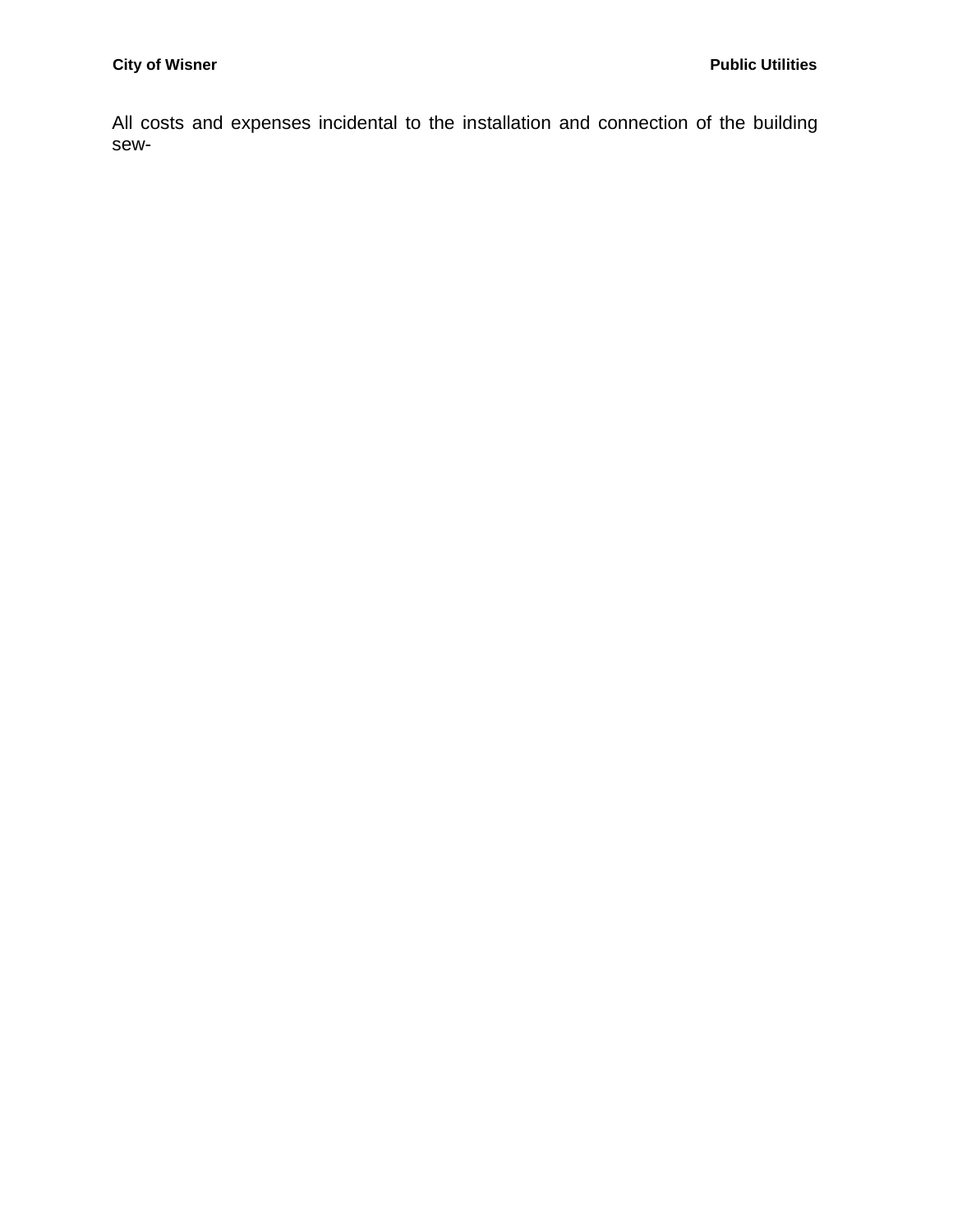er shall be borne by the owner, who shall indemnify the city from any loss or damage that may directly or indirectly be occasioned by the installation of the building sewer. The customer, upon approval of his or her application for sewer service, shall pay a tap fee to the city, as provided in Section 7-103, which compensates the city for the expense of processing the application and tapping the sewer main. The utilities superintendent in his discretion may direct the customer to hire a licensed plumber to tap the main. The customer shall then be required to pay the expense of procuring the materials required and shall pay all other costs of installation. (Neb. Rev. Stat. §18- 503)

## <span id="page-22-0"></span>**SECTION 7-307: REPAIRS AND MAINTENANCE**

A. The Sewer Department may require the owner of any property which is connected to the public sewers or drains to repair or replace any connection line which serves the owner's property and is broken, clogged, or otherwise in need of repair or replacement. The property owner's duty to repair or replace such a connection line shall include those portions upon the owner's property and those portions upon public property or easements up to and including the point of junction with the public main. All replacements and repairs made by the customer shall be done in the manner and with the materials approved by the utilities superintendent, provided the same have been previously approved by the City Council.

B. The city clerk shall give the property owner notice by registered letter or certified mail, directed to the last known address of such owner or the agent of such owner, directing the repair or replacement of such connection line. If within 30 days of mailing such notice the property owner fails or neglects to cause such repairs or replacements to be made, the utilities superintendent shall complete the work and charge the cost of such repairs or replacement to the customer. (Neb. Rev. Stat. §18-1748) (Am. Ord. No. 544, 1/21/85)

#### <span id="page-22-1"></span>**SECTION 7-308: PLUMBER'S LIABILITY**

All work by plumbers shall be done in the manner required by the utilities superintendent and shall be at all times subject to the inspection and approval of the superintendent. Plumbers who connect with the public sewer system shall be held responsible for any damage to the pipes or the public ways and property and shall restore all excavated streets to the complete satisfaction of the utilities superintendent. It shall be unlawful to cover or conceal willfully any defective or unsatisfactory work. (Neb. Rev. Stat. §17-537)

#### <span id="page-22-2"></span>**SECTION 7-309: INSTALLATION OR REPAIR; PROCEDURE, MATERIALS**

All installation or repair of any part of the sewerage system shall be done under the supervision of the utilities superintendent and strictly in accordance with the rules, regulations, and specifications on file with the city clerk and prescribed for such installation by the city engineer, provided that the said rules, regulations, and specifications have been reviewed and approved by the mayor and City Council. Where the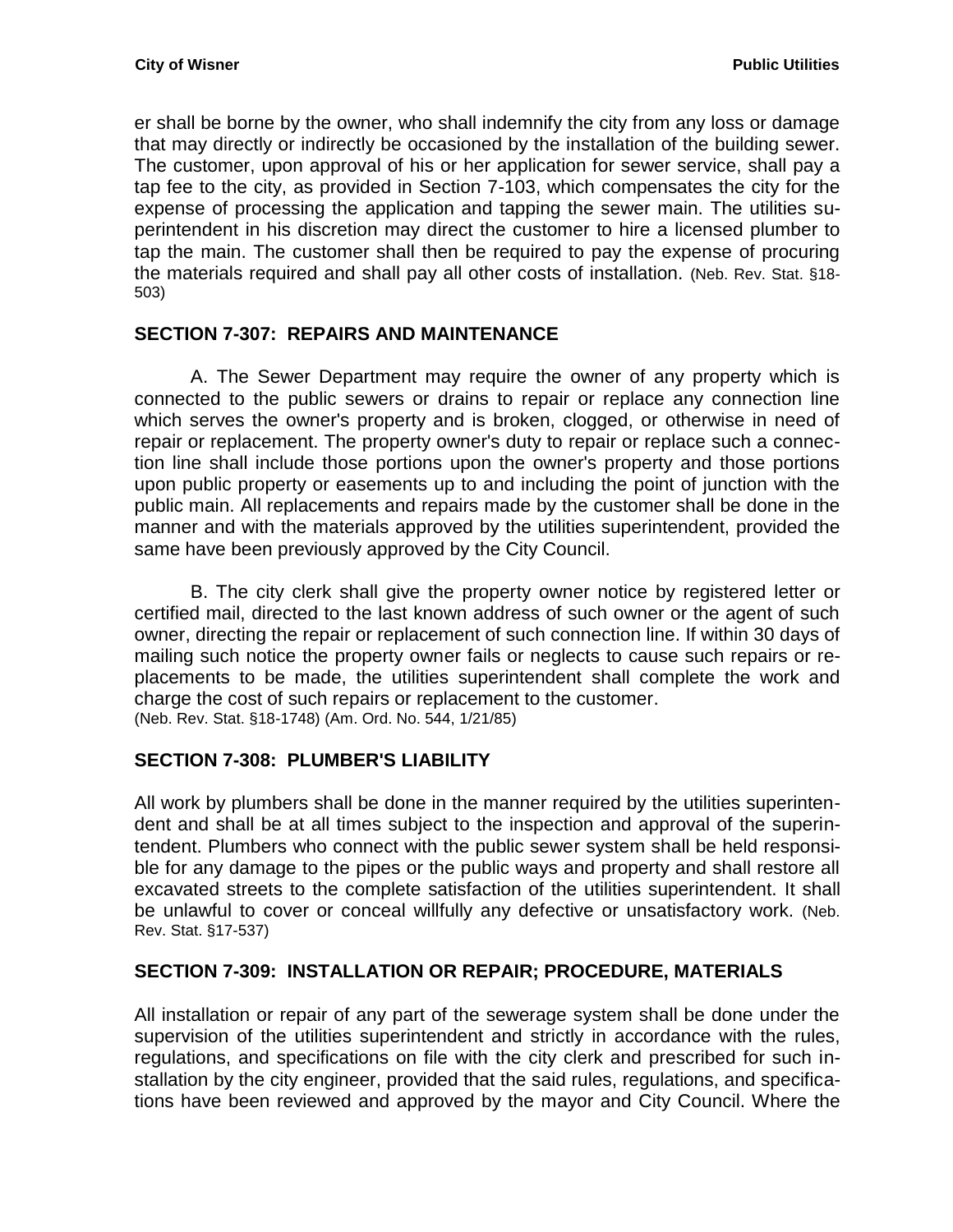material proposed to be used for sewerage system installation or repairs is not among those on file in the clerk's office, a determination shall be made and expense paid using the same procedures as prescribed for determinations of materials for water mains, supply lines, and service lines. (Neb. Rev. Stat. §18-503)

### <span id="page-23-0"></span>**SECTION 7-310: INSTALLATION; USE OF EXISTING SEWERS**

Old building sewers and drains may be used in connection with new buildings or new plumbing only when they are found, on examination by the utilities superintendent, to conform in all respects to the requirements governing new sewers and drains. If the old work is found defective or otherwise unsatisfactory, the superintendent shall notify the owner to make the necessary changes to conform to the provisions of the municipal code.

## <span id="page-23-1"></span>**SECTION 7-311: INSTALLATION; INDEPENDENT CONNECTION**

Each and every building must make a direct connection with the main sewer line. Under no circumstances will two or more houses be allowed to make such connections through one pipe. (Neb. Rev. Stat. §18-503)

## <span id="page-23-2"></span>**SECTION 7-312: INSTALLATION; UNLAWFUL CONNECTION; POLLUTED DRAINAGE**

No person shall make connection of roof downspouts, interior and exterior foundation drains, areaway drains, or other sources of surface runoff or groundwater to a building sewer or building drain which in turn is connected directly or indirectly to a public sanitary sewer unless such connection is approved by the utilities superintendent for purposes of disposal of polluted surface drainage. If responsibility can be determined, the party responsible for disposal of polluted surface drainage into the public sanitary sewer shall pay a user charge equivalent to the cost of treating the polluted drainage.

#### <span id="page-23-3"></span>**SECTION 7-313: SEWER RATES**

All sewer customers shall be liable for the minimum rate provided by ordinance. There is hereby levied a monthly service charge for each domestic or commercial connection to the sanitary sewer system of the city. (Neb. Rev. Stat. §18-509)

# <span id="page-23-4"></span>**SECTION 7-314: BILLING AND COLLECTIONS**

The city clerk shall bill the consumers, collect all money received by the city on the account of the Sewer Department, and faithfully account for and pay to the city treasurer all revenue collected. Billing, collection and termination procedures are set forth in Sections 7-105 and 7-106. (Neb. Rev. Stat. §17-540)

#### <span id="page-23-5"></span>**SECTION 7-315: MANHOLES**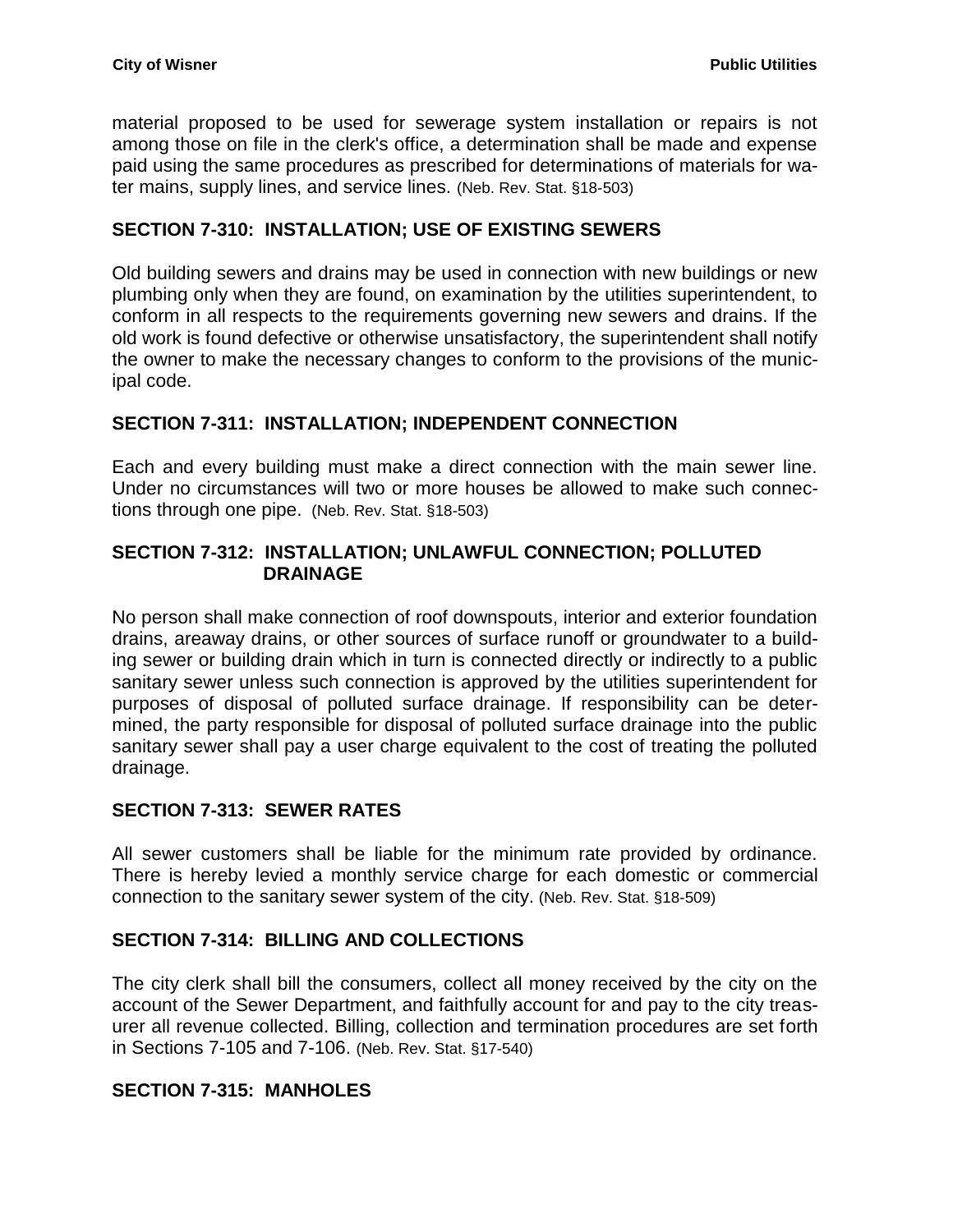Entrance into a manhole or opening for any purpose except by authorized persons is prohibited. It shall be unlawful to deposit or cause to be deposited in any receptacle connected with the sewer system any substance which is not the usual and natural waste carried by the sewer system.

## <span id="page-24-0"></span>**SECTION 7-316: DESTRUCTION OF PROPERTY**

No person shall maliciously, willfully, or negligently break, damage, destroy, uncover, deface, or tamper with any structure, appurtenance, or equipment which is part of the wastewater facilities. Any person or persons violating this provision shall be subject to immediate arrest under charge of disorderly conduct.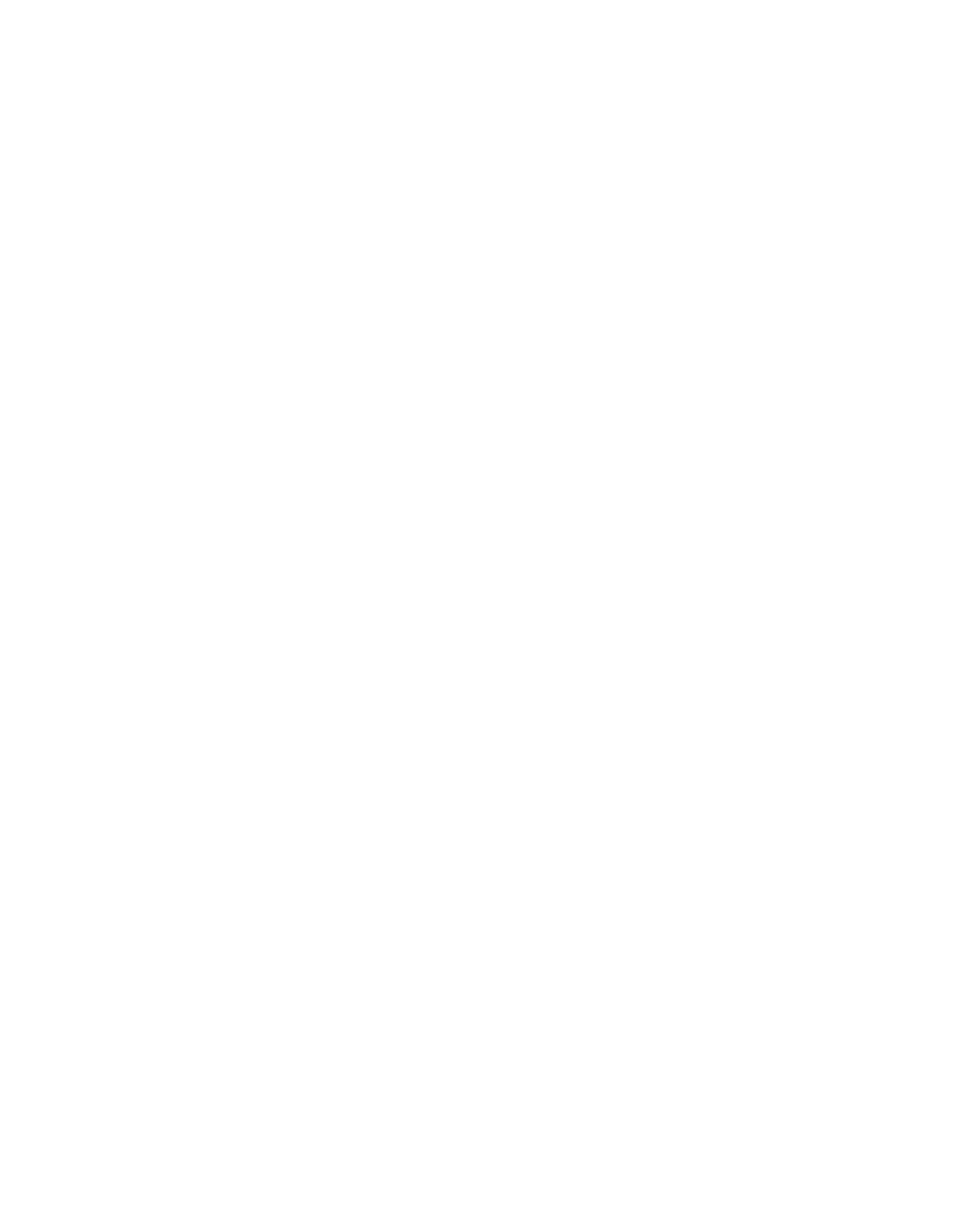# **Article 4 – Electric System**

#### <span id="page-26-1"></span><span id="page-26-0"></span>**SECTION 7-401: OPERATION AND FUNDING**

The city owns and operates the city electric system through the utilities superintendent. The City Council, for the purpose of defraying the cost of the care, management, and maintenance of the system, may each year levy a tax not exceeding the maximum limit prescribed by state law on the actual valuation of all real estate and personal property within the corporate limits that is subject to taxation. The revenue from the said tax shall be known as the electric fund and shall remain in the custody of the city treasurer. The utilities superintendent shall have the direct management and control of the electric system and shall faithfully carry out the duties of the office. He shall have the authority to adopt rules and regulations for the safe and efficient management of the electric system, subject to the supervision and review of the mayor and council, and shall abide by state and federal standards. The council shall set the rates by ordinance and shall file a copy in the office of the city clerk for public inspection during office hours. (Neb. Rev. Stat. §17-902 through 17-904, 17-906, 17-909, 19-- 1305)

## <span id="page-26-2"></span>**SECTION 7-402: LICENSED ELECTRICIAN**

Under no circumstances shall connections be made between the wires of the electric distribution system of this city and the meter of the consumer, except by an employee of the city or a licensed electrician authorized to do so by the utilities superintendent. The consumer may have wiring done by any competent licensed electrician from the meter to the points of distribution. All installation shall be done under the supervision and strictly in accordance with the rules, regulations, and specifications for such installation prescribed by the utilities superintendent and building inspector; provided, that such rules, regulations, and specifications have been reviewed and approved by City Council. (Neb. Rev. Stat. §17-902, 19-1404)

#### <span id="page-26-3"></span>**SECTION 7-403: INSTALLATION EXPENSE**

The expense of aerial installation and equipment up to the house or structure shall be paid by the city. For underground installation in parts of the city where such installation is optional, the customer must pay the cost of trenching and filling unless the home or structure is all electric, in which case the city shall pay the entire cost to bring service to the house or structure. In all new additions of the city where underground installation is required, the city shall pay the entire cost to bring service to all houses or structures. The customer shall pay for the installation and wiring of the meter loop, with the city furnishing the meter. The expense of installation and wiring from the meter to the points of distribution shall be the responsibility of the customer. (Neb. Rev. Stat. §17-902)

#### <span id="page-26-4"></span>**SECTION 7-404: REPAIRS AND MAINTENANCE**

A. The city shall repair and replace all electrical lines up to the customer's me-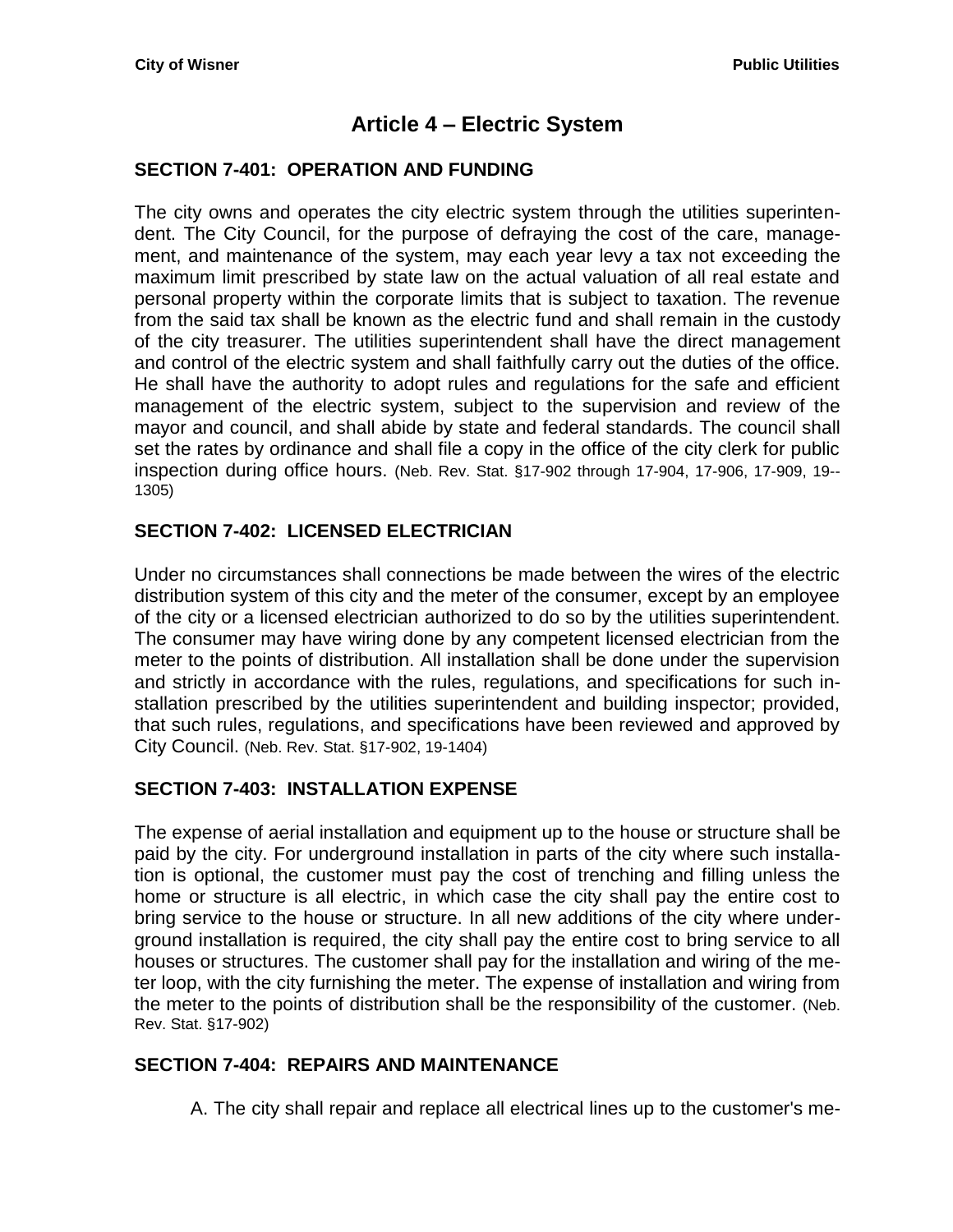ter. All electric meters shall be kept in repair by the city at its expense. When meters are worn out, they shall be replaced and reset by the city at its expense; provided, if the customer permits or allows an electric meter to be damaged, injured or destroyed through his or her own recklessness, carelessness or neglect so that the meter must be repaired or replaced, the utilities superintendent shall bill and collect from the customer the cost of such meter repair or replacement in the same manner as electric bills are collected.

B. All meters shall be tested at the customer's request at the expense of the customer any reasonable number of times; provided, if the test shows the electric meter to be running 2% or more fast, the expense of such test shall be borne by the city. The city reserves the right to test any electric meter at any time; and if said meter is found to be beyond repair, the city shall always have the right to place a new meter on the customer's electric service line at the city's expense. Should a customer's meter fail to register properly, the customer shall be charged for electricity during the time the meter is out of repair on the basis of the monthly consumption during the same month of the preceding year; provided, if no such basis for comparison exists or changes in service to the customer's service make such estimate unreliable, the customer shall be charged such amounts as may be reasonably fixed by the utilities superintendent.

# <span id="page-27-0"></span>**SECTION 7-405: ELECTRICITY RATES**

All electrical consumers shall be liable for the minimum rate provided by ordinance unless and until the consumer shall, by written order, direct the utilities superintendent to shut off the electricity, in which case he or she shall not be liable thereafter for electrical service until the electricity is turned on again. (Neb. Rev. Stat. §17-902)

#### <span id="page-27-1"></span>**SECTION 7-406: BILLING AND COLLECTIONS**

The city clerk shall bill the consumers, collect all money received by the city on the account of the Electric Department, and faithfully account for and pay to the city treasurer all revenue collected. Billing, collection and termination procedures are set forth in Sections 7-105 and 7-106. (Neb. Rev. Stat. §19-1404)

#### <span id="page-27-2"></span>**SECTION 7-407: RESTRICTED USE**

The electric system does not guarantee the delivery of electric current over the lines of the distribution system except when it has sufficient power, current, equipment, and machinery to do so. The utilities superintendent has the power and authority to disconnect or discontinue such service for any good and sufficient reason without liability. The city shall use due care and reasonable diligence to provide and supply uninterrupted service to consumers but shall not be liable for damages resulting from interruption of service due to causes over which the city has no control; and the city expressly reserves the right to discontinue or disconnect any consumer's service without preliminary notice. (Neb. Rev. Stat. §17-902, 19-1404)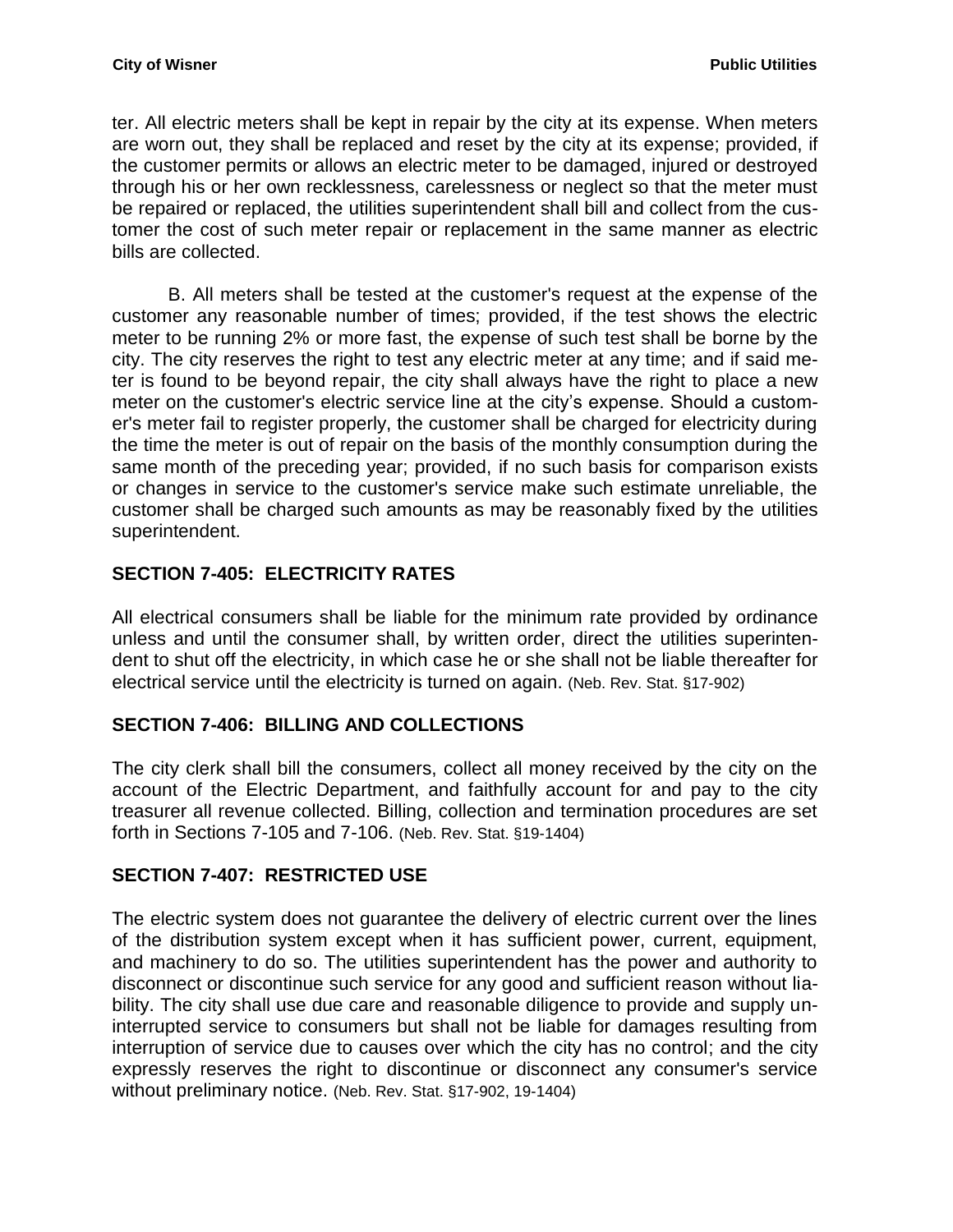#### <span id="page-28-0"></span>**SECTION 7-408: BUILDING MOVING**

Should any house or building moving occur or be necessary and it becomes necessary in said work to remove or disturb any of the property or wires of the electric system, the same shall not be done except upon written permission received from the utilities superintendent, who shall then order paid in advance the actual cost of moving the said wires and such cost shall be paid by the applicant prior to the moving of the building or house. All expense of removing, changing, and replacing the said wires or apparatus of the electric system shall be paid out of the deposit made prior to moving and any surplus remaining after all expenses are paid shall be returned to the applicant; provided, if in the course of moving the said building or house it becomes apparent that additional expense will be incurred, such additional deposit as deemed necessary may be demanded. (Neb. Rev. Stat. §19-1404)

#### <span id="page-28-1"></span>**SECTION 7-409: METER TESTING**

Each customer who requests that his or her electric meter be checked for accuracy shall be assessed a charge to reimburse the city for the actual cost of such testing. If the meter proves to be registering inaccurately, resulting in an overcharge to the customer, the dollar assessment shall be returned to the customer. Said assessment shall be set by the City Council and filed in the office of the city clerk.

#### <span id="page-28-2"></span>**SECTION 7-410: TRIMMING TREES**

Any person desiring to cut or remove trees or branches thereof in close proximity to the lines of the electric system shall, before doing the said work, give reasonable written notice to the utilities superintendent and shall follow any and all rules and regulations which he may prescribe for doing such work. It shall be unlawful for any person felling or removing such trees or branches to disrupt or damage the lines without first giving proper notice and receiving permission in writing to do so. Whenever it becomes necessary to protect the lines or property of the electric system, the City Council shall have the power to order cut and remove any overhanging branches, or limbs of trees so that the lines will be free and safe.

#### <span id="page-28-3"></span>**SECTION 7-411: DESTRUCTION OF PROPERTY**

It shall be unlawful for any person to willfully or carelessly break, injure, or deface any building, machinery, apparatus, fixture, attachment, or appurtenance of the electric system. (Neb. Rev. Stat. §28-512)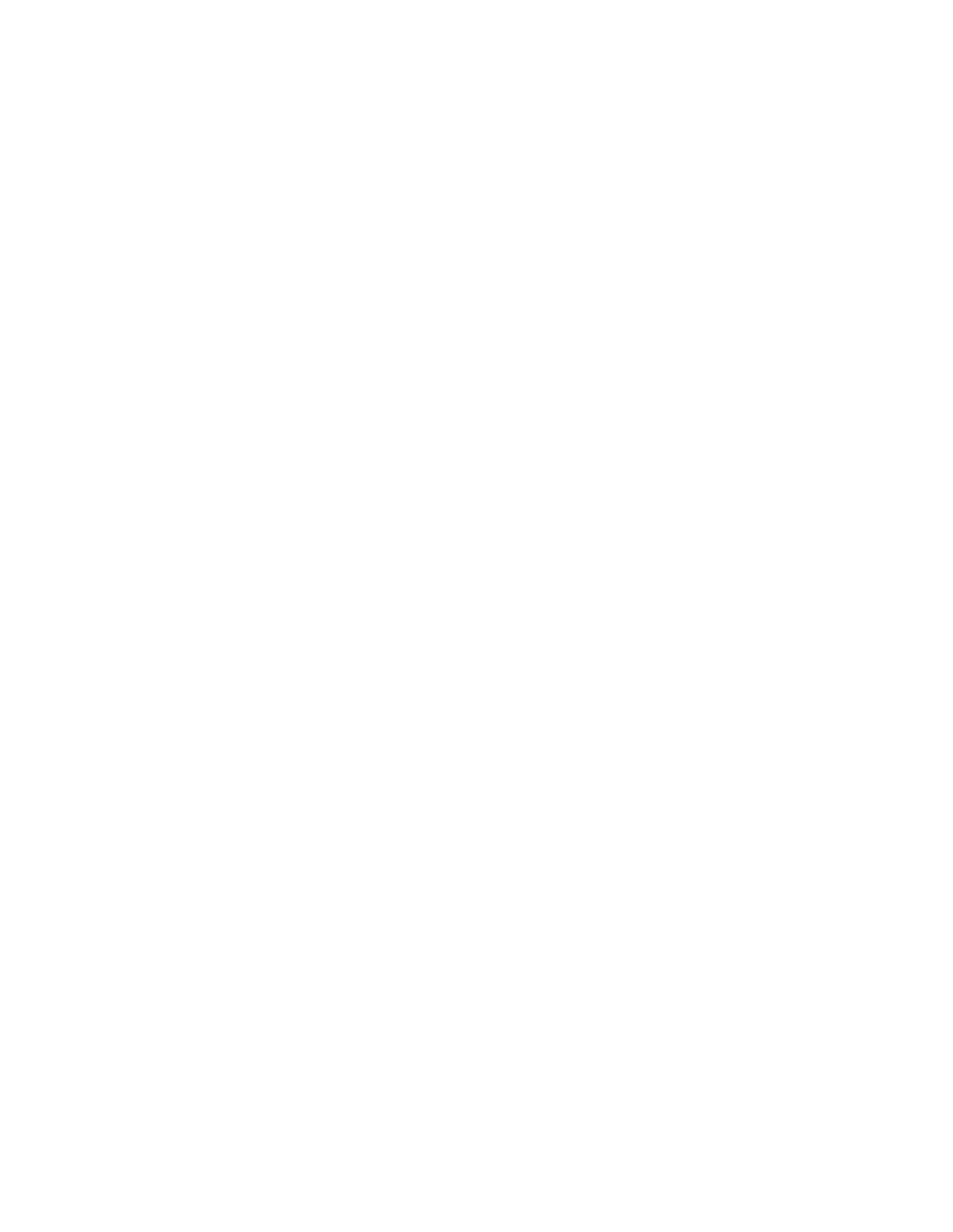# **Article 5 – Natural Gas System**

#### <span id="page-30-1"></span><span id="page-30-0"></span>**SECTION 7-501: OPERATION AND FUNDING**

The city owns and operates the natural gas system through the utilities superintendent. The mayor and City Council, for the purpose of defraying the cost of the care, management, and maintenance of the natural gas system, may each year levy a tax not exceeding the maximum limit prescribed by state law on the actual valuation of all real estate and personal property within the corporate limits that is subject to taxation. The revenue from the said tax shall be known as the natural gas maintenance fund and shall remain in the custody of the city treasurer. The utilities superintendent shall have the direct management and control of the natural gas system and shall faithfully carry out the duties of his office. He shall have the authority to adopt rules and regulations for the sanitary and efficient management of the system, subject to the supervision and review of the mayor and council, and shall abide by state and federal standards. The council shall set the rates by ordinance and shall file a copy in the office of the city clerk for public inspection during office hours. (Neb. Rev. Stat. §§19-1305)

#### <span id="page-30-2"></span>**SECTION 7-502: RATES**

A. Consumers of natural gas distributed by the gas system of the city shall be charged on the basis of the following schedules of rates:

- 1. Schedule No. RG (Residential Gas). Available upon request to residential consumers with daily requirements less than 2,000 hundred cubic feet (CCF) for any usual residential use in private dwellings or separately metered apartments, contingent on an adequate gas supply and distribution system capacity.
- 2. Schedule IG (Small Volume Interruptible). Available upon request to nonresidential customers with daily requirements less than 2,000 CCF, contingent on an adequate gas supply and distribution system capacity.
- 3. Schedule No. GSG (General Service Gas). Available upon request to non-residential customers with daily requirements less than 3,000 CCF for any business or manufacturing use and in master metered buildings with leased spaces for business or dwellings, contingent on an adequate gas supply and distribution system capacity.
- 4. Schedule No. LSG (Large Service Gas). Available upon request to nonresidential customers with daily requirements greater than 3,000 CCF for any business or manufacturing use and in master metered buildings with leased spaces for business or dwellings, contingent on an adequate gas supply and distribution system capacity.
- D. The minimum bill for each aforementioned schedule shall be the customer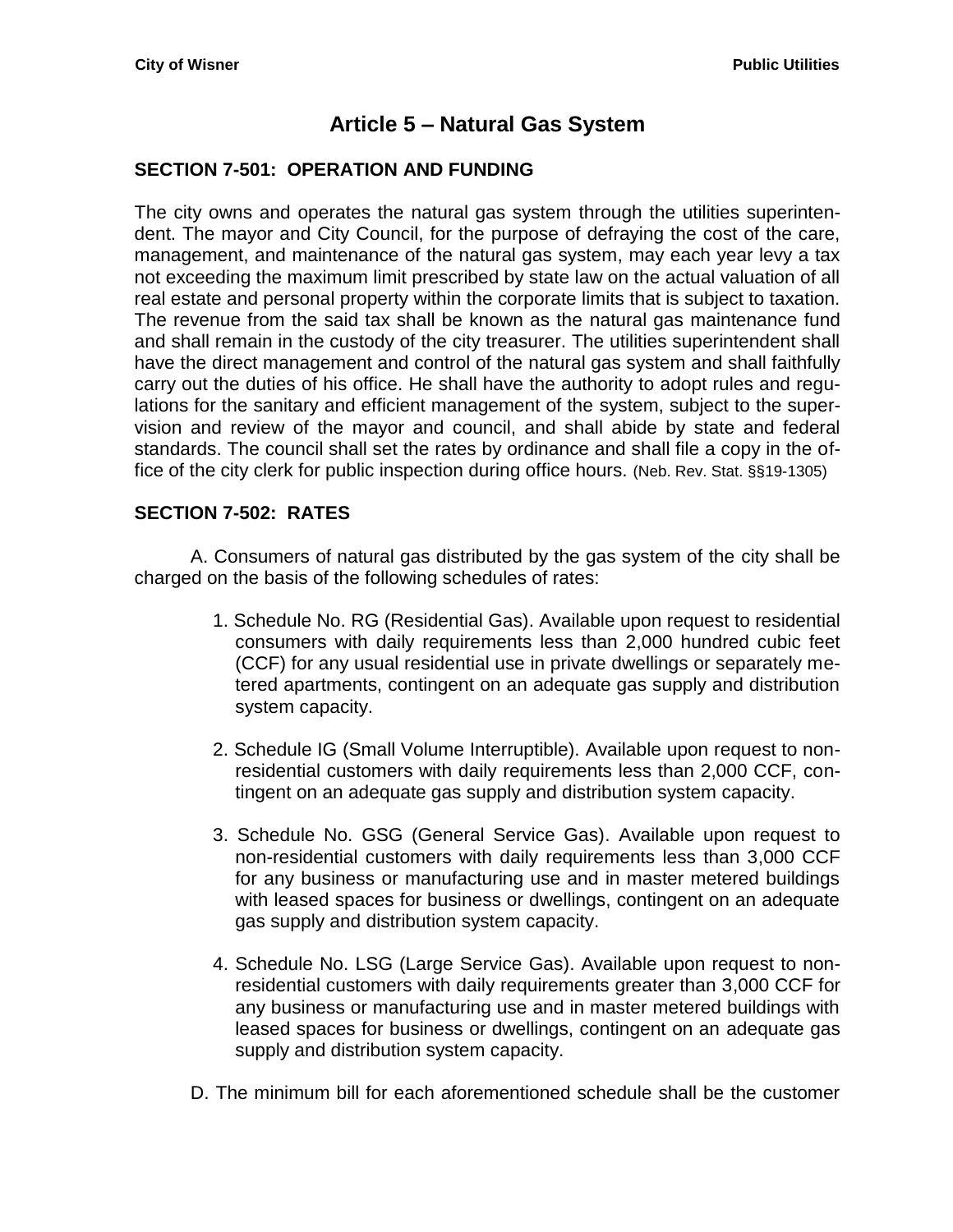#### charge. (Ord. Nos. 2016-1110, 8/1/16; 2017-1125, 12/4/17; 2017-1125, 12/4/17)

### <span id="page-31-0"></span>**SECTION 7-503: BILLING AND COLLECTIONS**

The city clerk shall bill the consumers, collect all money received by the city on the account of the gas system, and faithfully account for and pay to the city treasurer all revenue collected. Billing, collection and termination procedures are set forth in Sections 7-105 and 7-106. (Neb. Rev. Stat. §17-540)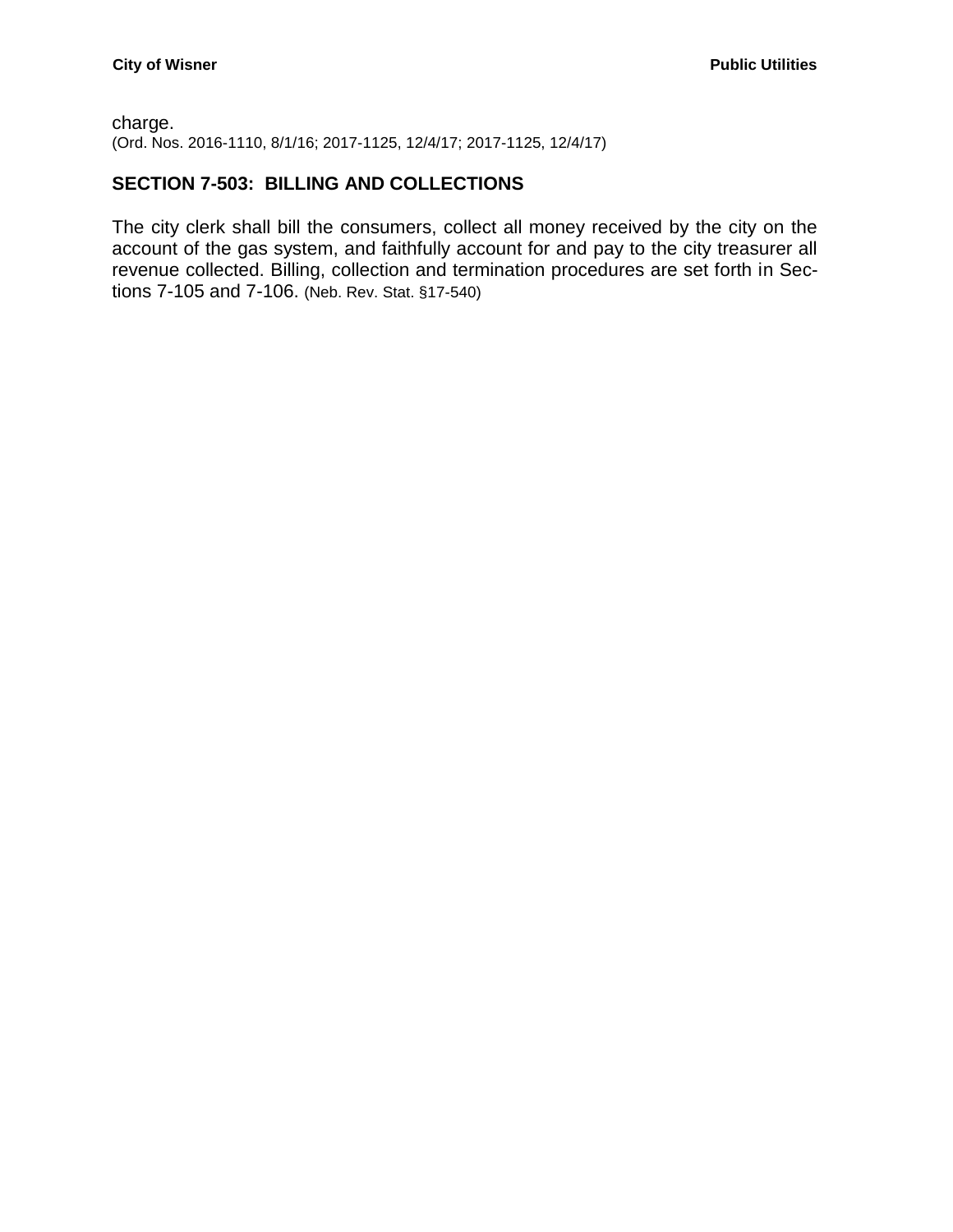# **Article 6 – Solid Waste Disposal Area**

## <span id="page-32-1"></span><span id="page-32-0"></span>**SECTION 7-601: DEFINITIONS**

The following definitions shall be applied throughout this article. Where no definition is specified, the normal dictionary usage of the word shall apply.

"Solid waste" shall mean any garbage, refuse, or sludge from a waste treatment plant, water supply treatment plant, or air pollution control facility and other discarded material, including solid, liquid, semi-solid, or contained gaseous material resulting from industrial, commercial, and mining operations and from community activities.

"Yard waste" shall mean grass and leaves. (Neb. Rev. Stat. §81-1502) (Ord. No. 95-759, 9/5/95)

## <span id="page-32-2"></span>**SECTION 7-602: REGULATION**

In addition to the provisions of this article concerning the manner of operation of the Solid Waste Disposal Area, the mayor and the City Council may make such regulations from time to time as will assure operation of said area in compliance with pertinent laws and regulations as set by Neb. Rev. Stat. §§13-2001 through 13-2043. (Ord. No. 2008-1019, 7/21/08)

## <span id="page-32-3"></span>**SECTION 7-603: LIABILITY; PROOF OF PROPER DISPOSAL**

The City Council has separately established charges to be paid to it by each person whose premises are served by the city solid waste collection system. For purposes of such charges, a person's premises are deemed to be served by the city solid waste collection system and the owner and occupant of the premises shall be deemed served and therefore liable for the charges unless the owner or occupant proves to the council that the premises are unoccupied. For the purposes of this article, "unoccupied" shall mean that all utilities are disconnected from the premises. (Neb. Rev. Stat. §13-2020) (Ord. No. 2000-917, 12/21/00)

#### <span id="page-32-4"></span>**SECTION 7-604: OPERATION; FEES**

A. The city owns a Solid Waste Disposal Area, which includes the trash compactor and transfer station, for disposal of solid waste by the residents of the city and owners or operators of commercial, light industrial and institutional property located within the city limits. The City Council, for the purpose of defraying the cost of the construction, care, management and maintenance of the Solid Waste Disposal Area, shall levy a fee on each residential, commercial, light industrial and institutional property which is charged by the city for any public utility service furnished by the city to such property. The fees shall be set by resolution of the council and kept on file at the office of the city clerk.

1. *Residential*. A residential fee is charged to single-family dwellings, mobile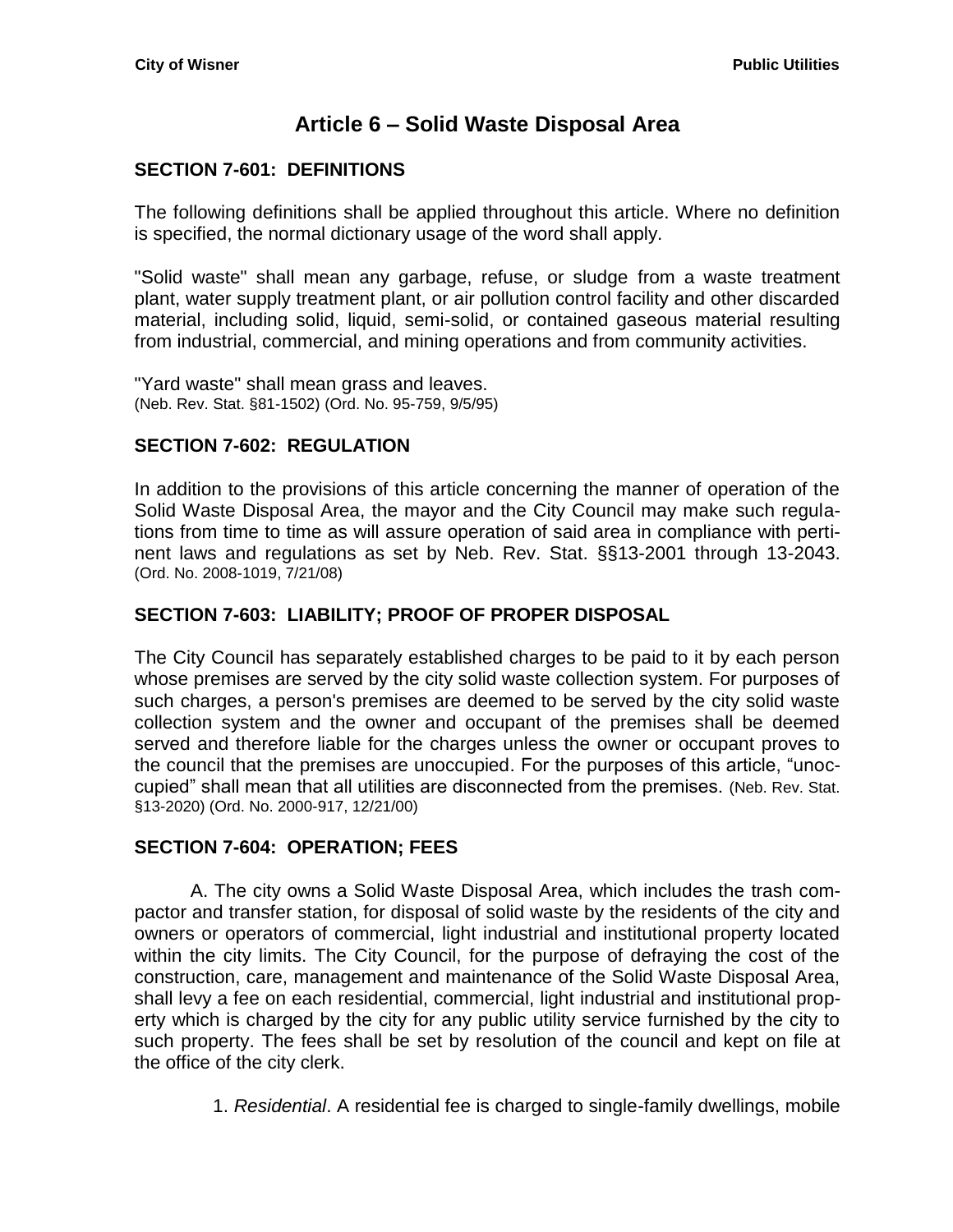homes or to each of the units of flats, apartment houses or multiplefamily dwellings that are served by any public utility.

- 2. *Commercial*. A commercial fee is charged to all others not listed in subsection (1) herein, including but not limited to buildings, churches, storage buildings and garages or to each unit occupying a single property which are served by any public utility and not included in the definition for residential property or light industrial or institutional.
- 3. *Light Industrial or Institutional*. A light industrial or institutional fee is charged to all light industrial or institutional businesses.

B. The said fees do not cover the charges for the disposal of construction and remodeling waste and/or debris and other miscellaneous items but shall be based on load size and shall be set by the utilities superintendent based on the fees charged to the city for disposal at licensed dump sites.

C. The solid waste disposal fee will be included on the monthly joint utility bill issued by the city and shall be due and payable along with the other utilities. (Ord. No. 2008-1019, 7/21/08)

## <span id="page-33-0"></span>**SECTION 7-605: OTHER FEES AND CHARGES**

A. Residents of the unincorporated areas of Cuming County who are not utility customers of the city can dispose of household waste at the Solid Waste Disposal Area upon payment of the applicable fees set by resolution of the City Council and kept on file at the office of the city clerk.

B. The following vehicles shall be subject to varying fees:

- 1. Car;
- 2. Pickup-sized trailer or smaller, or pickup-sized trailer with side boards;
- 3. Pickup truck without sideboards, with sideboards, or with stock rack;
- 4. Trucks and/or trailers larger than described above.

C. There shall be a charge for opening the Solid Waste Disposal Area at any time during regular city business hours other than the normal operating hours of the facility, in addition to any applicable fee based on load size.

D. Varying fees will be charged for disposing of appliances, vehicle tires and inner tubes, loads not covered, and loads in closed containers or bags. There is no charge for wire and fencing in neat rolls. (Ord. No. 2008-1019, 7/21/08)

<span id="page-33-1"></span>**SECTION 7-606: PROHIBITED ITEMS**

The following items will not be accepted for disposal at the Solid Waste Disposal Ar-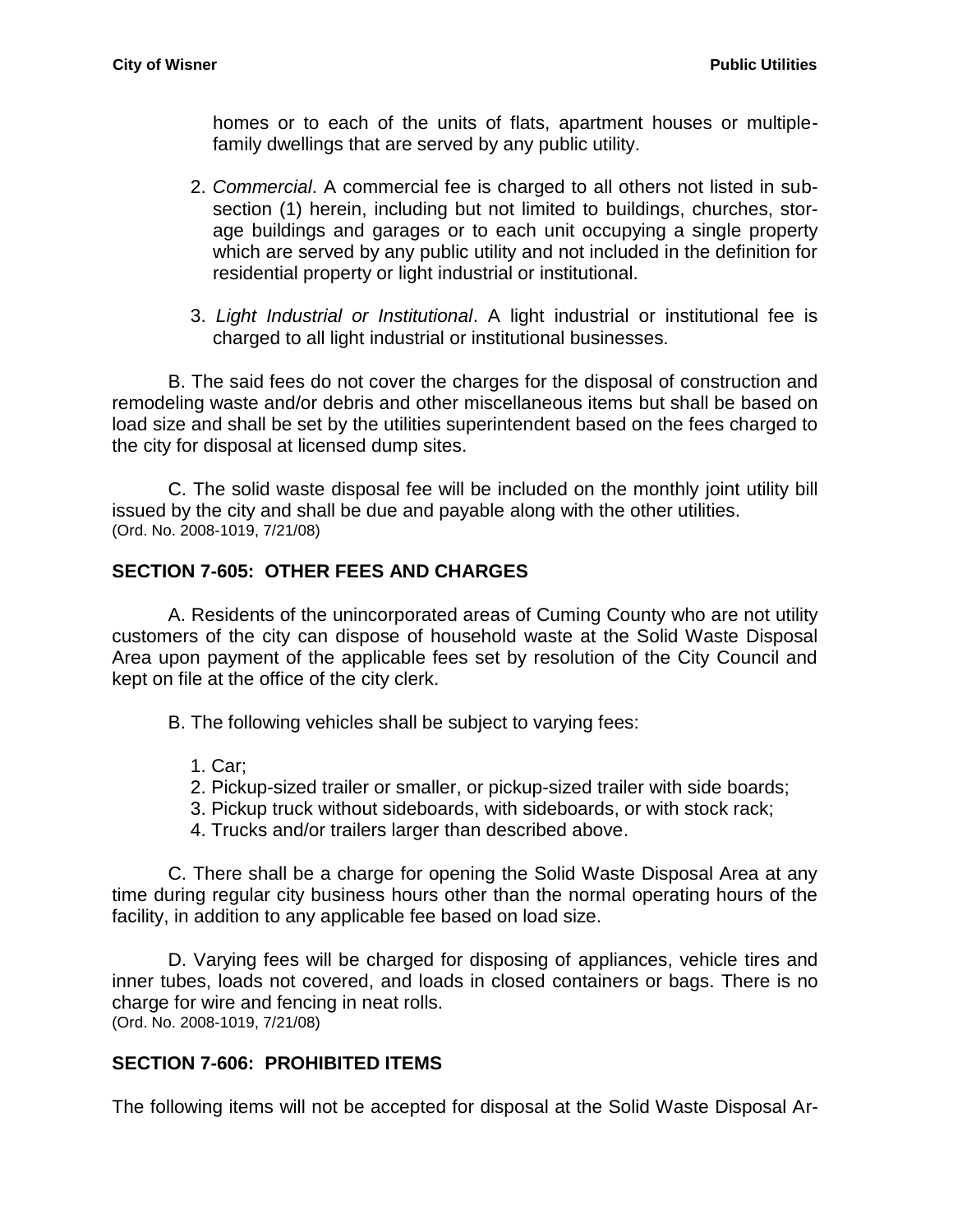ea:

- A. Chemicals or chemical containers;
- B. Herbicides or herbicide containers;
- C. Insecticides or insecticide containers;
- D. Pesticides or pesticide containers;
- E. Fertilizer or fertilizer containers;
- F. Dead animals, animal parts or remains;
- G. Fuel tanks;
- H. Motor vehicles or motor vehicle parts;
- I. Ashes;
- J. Tree stumps;
- K. Batteries, oil, oil filters, Freon, propane;
- L. Butane cylinders;
- M. Sealed containers of any kind;
- N. Drums that do not have the top cut out;
- O. Treated lumber or posts;
- P. Large pieces of concrete;
- Q. Tires on rims;
- R. Tractor tires; or
- S. Any other hazardous, corrosive, flammable or toxic materials.

(Ord. No. 2008-1019, 7/21/08)

# <span id="page-34-0"></span>**SECTION 7-607: ACCESS LIMITED**

Access to and disposal of waste at the Solid Waste Disposal Area shall be limited to residents of the city, owners or operators of commercial and light industrial or institutional property located in the City of Wisner, and residents of the unincorporated areas of Cuming County, Nebraska. (Ord. No. 2008-1019, 7/21/08)

# <span id="page-34-1"></span>**SECTION 7-608: REMOVAL PROHIBITED; EXCEPTION**

No items, except firewood, shall be removed from the Solid Waste Disposal Area. (Ord. No. 2008-1019, 7/21/08)

# <span id="page-34-2"></span>**SECTION 7-609: HOURS**

A. The city trash compactor and transfer station shall be open during the following hours, except upon holidays observed by the City of Wisner:

- 1. Monday and Wednesday: 10:00 a.m. to 12:00 noon; 1:00 p.m. to 5:00 p.m.; and 6:00 p.m. to 8:00 p.m.
- 2. Saturday: 8:00 a.m. to 12:00 noon and 1:00 p.m. to 5:00 p.m.

B. The city trash compactor and transfer station shall be open the day after any holiday that falls on a regularly open day, except Sundays.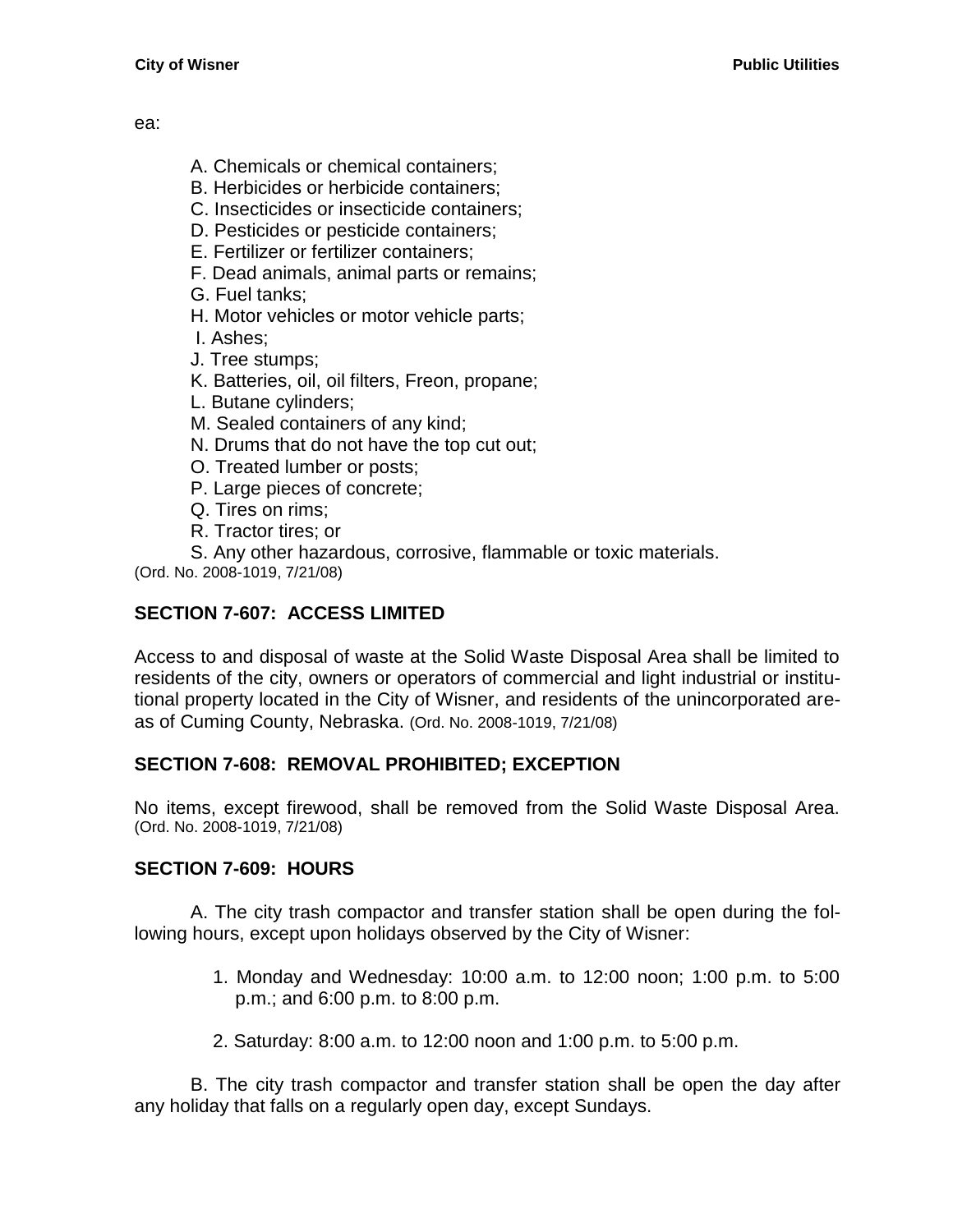(Am. Ord. No. 616, 8/6/90)

### <span id="page-35-0"></span>**SECTION 7-610: CHARGE FOR OPENING**

There shall be varying charges for opening the Solid Waste Disposal Area at any time other than normal operating hours, which shall mean during regular city business hours other than open hours of the Solid Waste Disposal Area or 1:00 p.m. on weekdays, plus any applicable fee based on load size. (Ord. No. 616, 8/6/90) (Am. Ord. No. 662, 8/17/92)